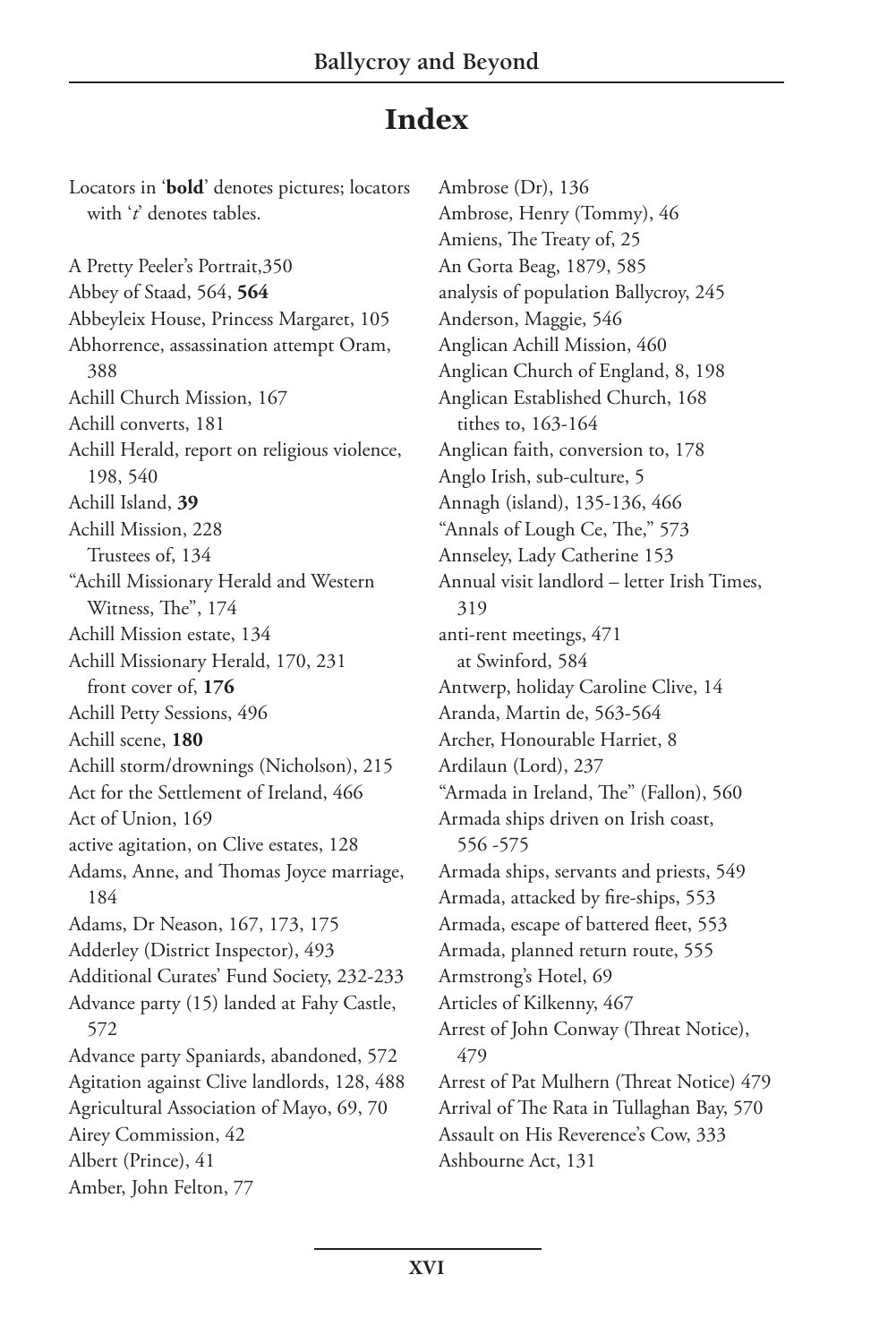Ashworth, John Hervey, 216-222, 248, 544 "The Saxon in Ireland .in Ireland," 1, 248 views of Ballycroy, 392-400 Associated Cesspayers, 374, 376 Avaneini, Giovanni, 572 Back, Hackley, 41 Bailiffs, armed (sent out), 376 Balfour, Alice, 78 Balfour, Arthur James, 78, 136 Balfour, William, 59 Balla, 107, 108 Ballaveeney Bridge Cess Payers, 165 Ballina, **173** Ballina Crown Court, 132, 134 prosecution of rent defaulters, 132-134 Ballina Quarter Sessions, 109-111, 122, 137, 271 Ballinrobe parish, evictions from, 502 Ballinrobe Petty Sessions, 236 Balliol, 43 Ballycroy, 2, 19 (described) Lewis 1838, 389 acquisition of land by Birch, 469 acquisition of land by Clive brothers, 468 area, division of, 463 Athletic sports, 401 Cess payers oppose Little claim,374 Committee for relief set up ,261 couple, "unmarried" by priest, 231 Cricket Club,410 description of, 463, 467, 574 early habitation, 463 efforts to alleviate distress in, 261-164 estates purchased by CDB,492 hardships in, 243 history of, 463-464 in the twentieth century, 268-269 land transaction in, 468-469 landlord / tenant relationship, 491 literacy in, 583 migration to, 464-465

non-natives into, 464 population of, 245-246 poverty in, 243 reasons for distress in, 260-263 reasons for resettlement to, 466 sketches famine in,243 sporting events in, 401-417 story of the major's visit, 390-392 Title to Sir Neal O'Donel,,468 typical dwelling ,159 visitors' views of, 389-400 "Ballycroy Bay & Mountains from Green Hill," 32 Ballycroy cesspayers, 163, 373-374 Ballycroy estate, 50 break-down of, 85 and the Clives, 84 financial situation of, 84, 130-131 Indenture of, 85 redistribution of, 146 sale of, 58 Ballycroy lands, the government ownership of, 492-493 sale of, 52 Ballycroy peasant girl, **81** Ballycroy Petty Sessions, and the Clagganmountain shooting, 588 Ballycroy venture, Birch brothers and, 62- 66 Bangor Trail/Bridal Road, 390 Bangor-Erris, Rev P O'Reilly, 427 Barkham (Berkshire), 27 Barrett, Anthony, evidence of, 384 Barrett, Thomas, murder of, 486 Barri, Geraldus de, 419, 555 Barron, Lord Chief, 377 Barry (Mr), and Paddy Dorant court case, 112 Barry (Mr), and Paddy Dorant court case, 110-111 Barry, E., 135, 136 Basketmaker and the barefoot girl, the, **67**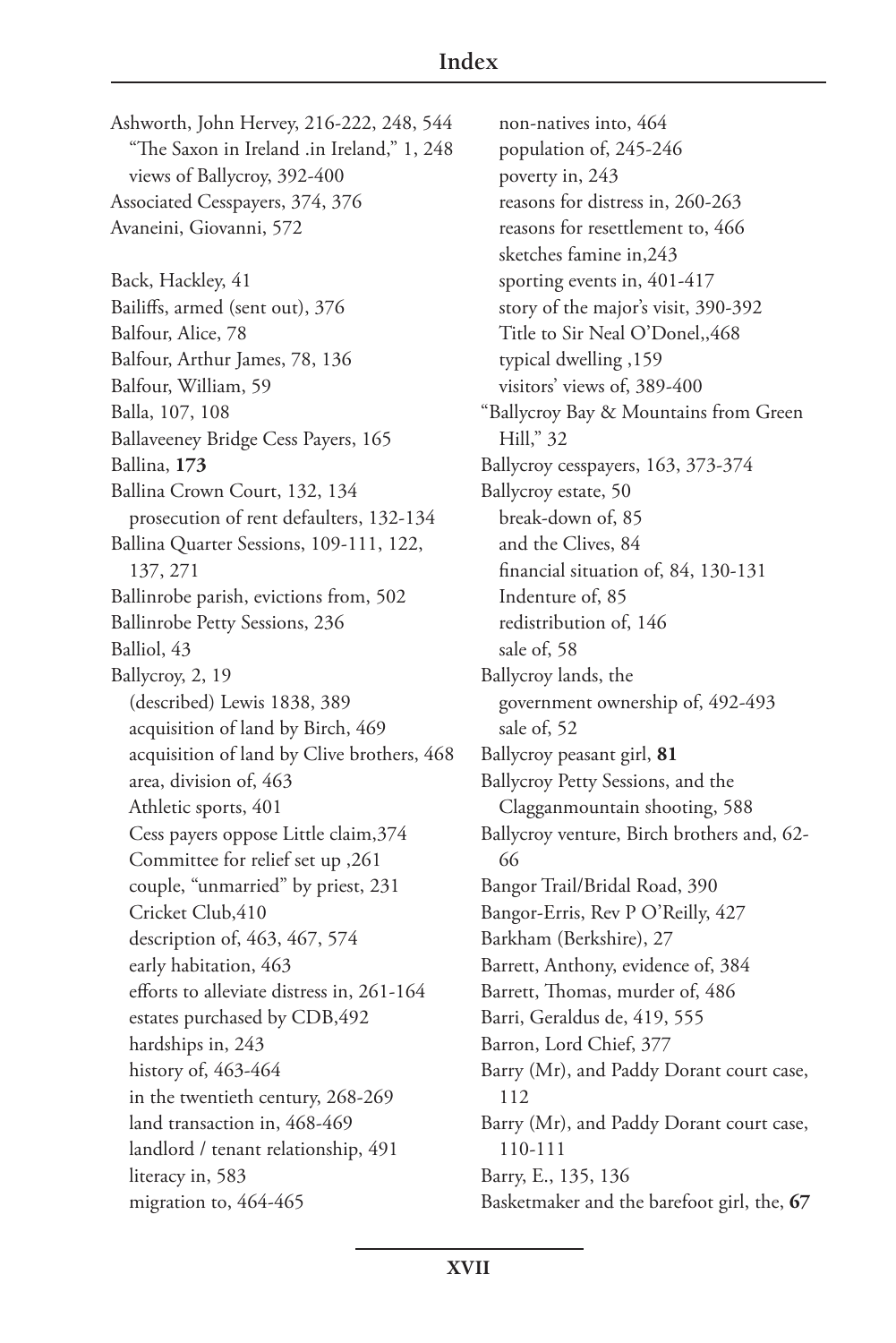Beacon Tower on the Rock, The, 85 Beaconsfield (Lord), 33 "Bealach Gorough," 390 Bealacragher Brae, 80 Becker, Bernard H, "Disturbed Ireland," 479-484, 542 Becker's Account Newfield meeting, 479 Becker, Linda E, 31, 32 begging box, the, 178 Bellaveeny Lodge, 107, **138** arson and, 58 Bellingham, Sir Allan, 337 Bellingham, Sir Alan E, purchase of land, 469 Bellingham estate, 387, 490 Bellinghams, the, 79 Bellinghan estate, compulsory purchase of, 492 Belmullet, description of, 254 Belmullet, Davies, 479 Belmullet, Heraty, 479 Betharo, Sir W. 158, curious box Berry, Thomas, 128 and Paddy Dorant court case, 112 Betjeman, John, 6 Beytagh (QC), 377 Billington (Mr), 376 Billington, Benjamin, 272, 277 Billington, Thomas, 270 as respondent vs Catherine Cafferky, 271-274 Billington, Thomas - evidence of 271 Billington farmyard site, 271 Bingham, aware of presence of Rata, 574 Bingham (Major), 390 Bingham, Arthur Shane, 487 Bingham, Francis, 570 Bingham, Sherriff George, 561 Bingham, Sir Richard, 556, 559-560, 569, 573 and The Rata, 574 and Sir John Perrot, 560

treatment of Spanish prisoners and, 560, 570 Bingham, George, 570 Bingham's Connaught, 570 Birch, Amy, 63 Birch, Emmeline, 63 Birch, George Wyrley (son), death of, 63 Birch, Henrietta, 63 Birch, Henry William, 1, 62, 63, 436, 512 leasing of Homefarm, 74 Birch, Lincoln, 63 Birch, Muriel, 63 Birch, Rebecca Katherine (nee Kyle), 63 Birch, Sybil, 63 Birch, Thomas Jacob, 1, 62, 63-64, 65 death certificate of, 73 death of, 71-72 Homefarm lease and, 74, 107 leasing of Homefarm, 68 and relationship with George Clive, 63-64 response to death of, 318 The Rock House and, 67 tablet in memory of, 72 Birch, William John, 1, 107 land acquisition, Ballycroy, 469 sale of land and, 2-3, 469 Birch, Wyrley Edwin George, 63 Birch, Wyrley (father), 1, 62 death of, 63 Birch, Wyrley (grandson), 63 Birch brothers, Ballycroy venture and, 62- 66 Birch lease, 35 Birrell (Mr), 130 Bishop of Down and Connor, 558 Black Horse and George, 111 Blacksod Bay, 574 Blake, Anthony Richard, 418 Blake, James, 574 Blake, Richard Anthony, writings of, 418 Bloody Mary, 555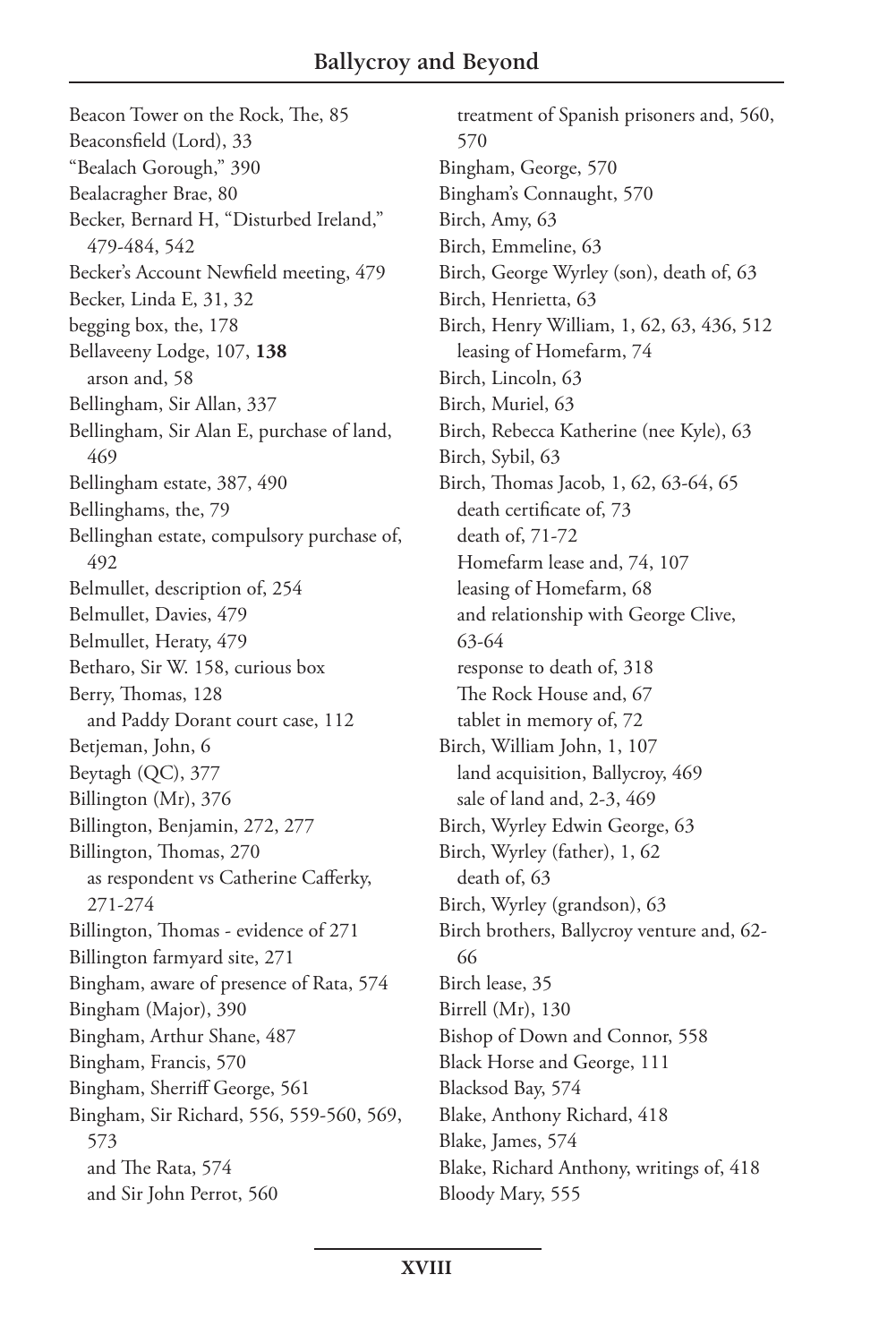Bloody Mary's phantom pregnancies , 569 Bloomfield, Sir Reginald Theodore, 63 Blosse, Sir Robert L, 512 bodies, digging up of Fahy, Claggan, 248 Board of Trade, 136, 137 Boheens, 154 Boland, Father Patrick P (PP), 261, 439, 440 letter to The Irish Times, 261-263 Boland, Father – long rambling letter, 261 Boland, Rev. Mr, 478 Bonaparte, Napoleon, 25 Boncompagne, Giacomo, 569 "Book 1 Baptisms Marriages Burials," 184 booley (summer hut), 161 Bourke, (Constable), and the Clagganmountain shooting, 581 Bourke, F. (coroner), 512, 513 Bourke, Father Ulick, 471 Bourke, Patrick, testimony to Clagganmountain shooting, the, 580 Bourke, R. P., 272 Bourke, W.J., 272 Bourke's (of Mayo), 560 Bowen , Elizabeth, 5 Brabazons, the, 79 Bradley, Margaret, 493 Bradley, Mary, 133 Brasenose College, Oxford, 8, 63, 72 Brazen Nose College Oxford. see Brasenose College, Oxford Breaking-in on the Farm, The, 140, 141 Brehon Law, 464, 559 "Bridal Road," 390 Brigade Major, trip 1799 described, 390 Brought Up and Brought Out (Clive), 6 Brown, Alison, 505 Brown, Howe Peter, 501 Brown, John (the Marquess of Sligo), 501 Browne, George John, 501-502 Browne, Lord John, 69, 512 Browne, Mr D, 70

Browne, Peter D, 512 Buchan, Jane, 104 Buckley, Ansty, 496 Buckley, Anthony, 496 Bueno, Don Alonso Guzman el, 551 Bull's Mouth, 59-60 Burial of Maurice Fitzgerald at sea, 570 Burke, Thomas Henry, 472, 476, 542 Burke, William (of Ardnaree), 561 Burke family, 82-84 Busby, Henry Jeffrey, 469 Busby estate, 388 Bushby, H.N.B. (Mr), 121 Bushby estate, compulsory purchase of, 492 Butler, Hon. William – invite to Belmullet, 254 Butt (QC), 377, 378, 385 Buxton, Francis, 85 marriage negotiations for Madelaine Lawrence, 53-55 Buxton, Madeline Lawrence, 53 death of, 55 Buxton, Thomas Foxwell, 167 Byrte, John, 575 Cafferkey, John, teacher Drumgallagh, 420 Cafferkey, Neil, 119

Cafferkey families, 65 Cafferkeys, the, 464 Cafferky, Catherine, 270 breach of contract and, 271-277 Cafferky, Catherine – appeal dismissed 277 Cafferky, John, 270, 276, 278 Cafferky, Mary, 284 Cafferky, Michael, 280 Cafferky, Michael, assault on Malley, 364 Cafferky, Owen, evidence of, 376 Cafferky, Pat (mason), 121 Cafferky, Patrick, assaulted by teachers, 278, 283 Cain, John, 545 Caine, Philip, 119, 121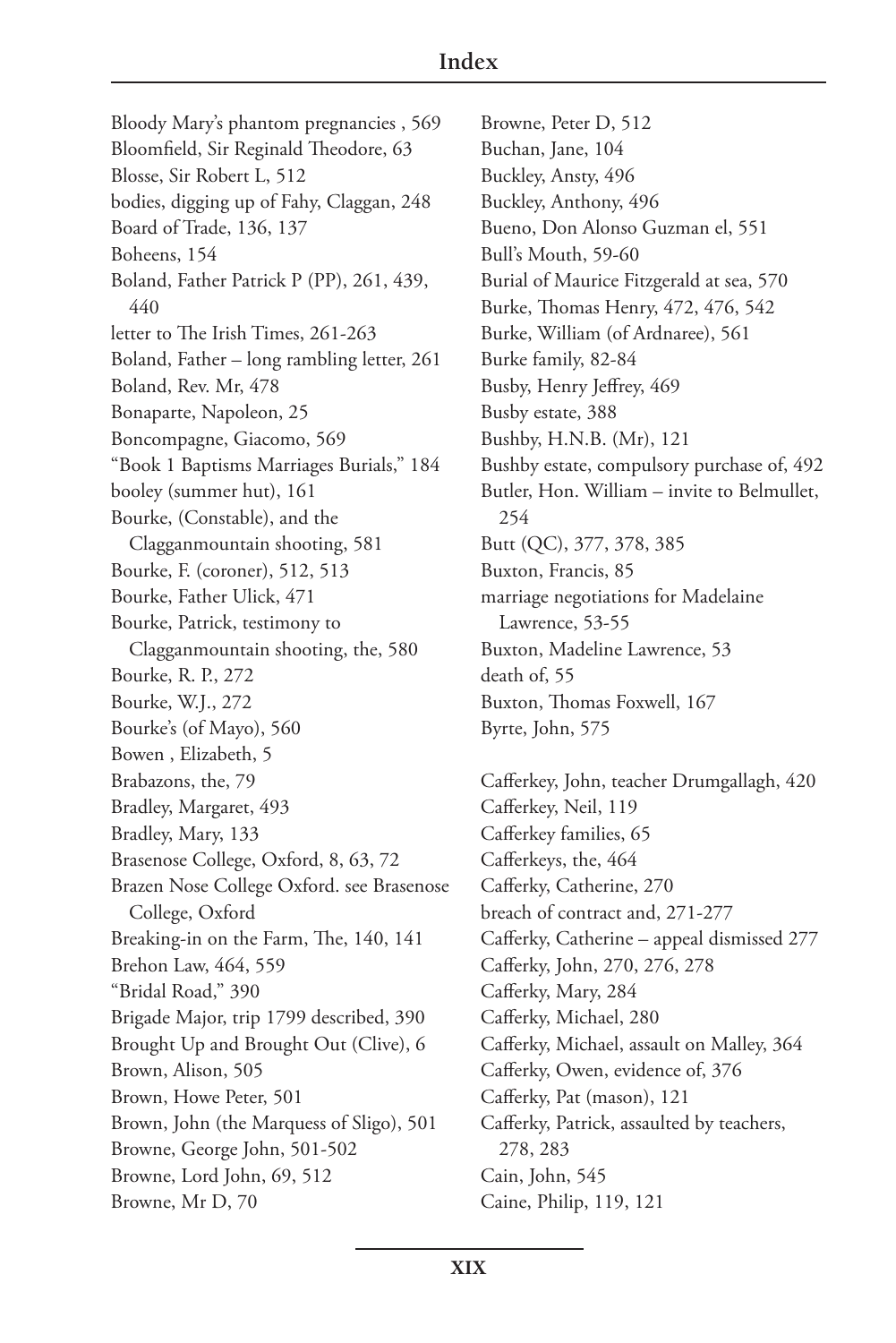Calhoun, William, 63 Callaghan, Constable P, 102 Calvey, Thomas, and General Clive, 137 Calvey's Brae, 140 Cambridge, Duke of, 42 Cambridge, Marchioness of, 86 "Cambridge History of English Literature" (Saintsbury), 14 Cameron (Dr), 586 Campbell, Catherine (Kitty), 496 Campbell, Patrick, 119, 121 Canadian High Commission, 14 Cannes, Caroline Clive stroke at 23 Canning, Michael, 71 capacity of people to accept tragedy, 392 Carey, Martin, 540, 541 Carleton (QC), 377 Carlton (Mr), 377, 384 Carlow Scots Church graveyard, 104 Carr (Sub-Inspector), 537 Carr, Thomas P., 61-62 Carroll (Father), 495 Carter, Henry T. Shaen, land ownership in Ballycroy, 469 Carter's case, 487 Castlebar Circuit Court, 62 Castlebar Crown Court, 227, 364, 371, 377, 387 Castlebar Settlement, 236 Castlehill church, built 1850, 232 Castlehill churchyard, 74, 100 Castlehill, new Church, congregation at, 167 Catholic Church, attitude to education, 432, 440 Catholic emancipation, 6 Catholic hierarchy unconvinced, 418 Catholic priesthood, restriction of, 168-169 Catholic society, 170 Catholicism attacks on, 539 effect on Ireland, 456-459

in England, 555 Irish migration and, 456 resurgence of, 169-170 Catholics versus Protestants, 538-539. see also Protestants cattle, driving off, 140 Cavendish, 476 Ceide Fields, 463 Celtic Tiger era, 50, 269 slump of, 459 Census 1813-1911,244 Cessford, Joanna, 505 marriage of, 545 Ceullar, Captain Don Francisco de, 562- 569 description of Lough Melvin, 566 description of women of Lough Melvin, 566-567 journey to Scotland, 565-566, 568-569 life on Lough Melvin, 566 and the Spanish Armada, 554 Cesspool, disgusting, creation of, 389 Chantry, the, 40 Charlton (Mr), 382 Chartists, the, 31 Chartists Charter, 31 Christian conversions, in Africa and Asia, 242 Christian women, 52 Christies, and sale of Clive's assets, 51-52 Chrystal, John, Bailiff, 374, 376 evidence of, 376 church notice (Dugort), 179 Church Door Notice, Arrests, 479 Church of Ireland, 127, 167, 178, 184, 463 Castlehill, 50 Church of the Holy Trinity, 232 Home Mission, 173 church records, 184 Civil War, 62, 146, 457 civil/public service workers, and the Irish language, 458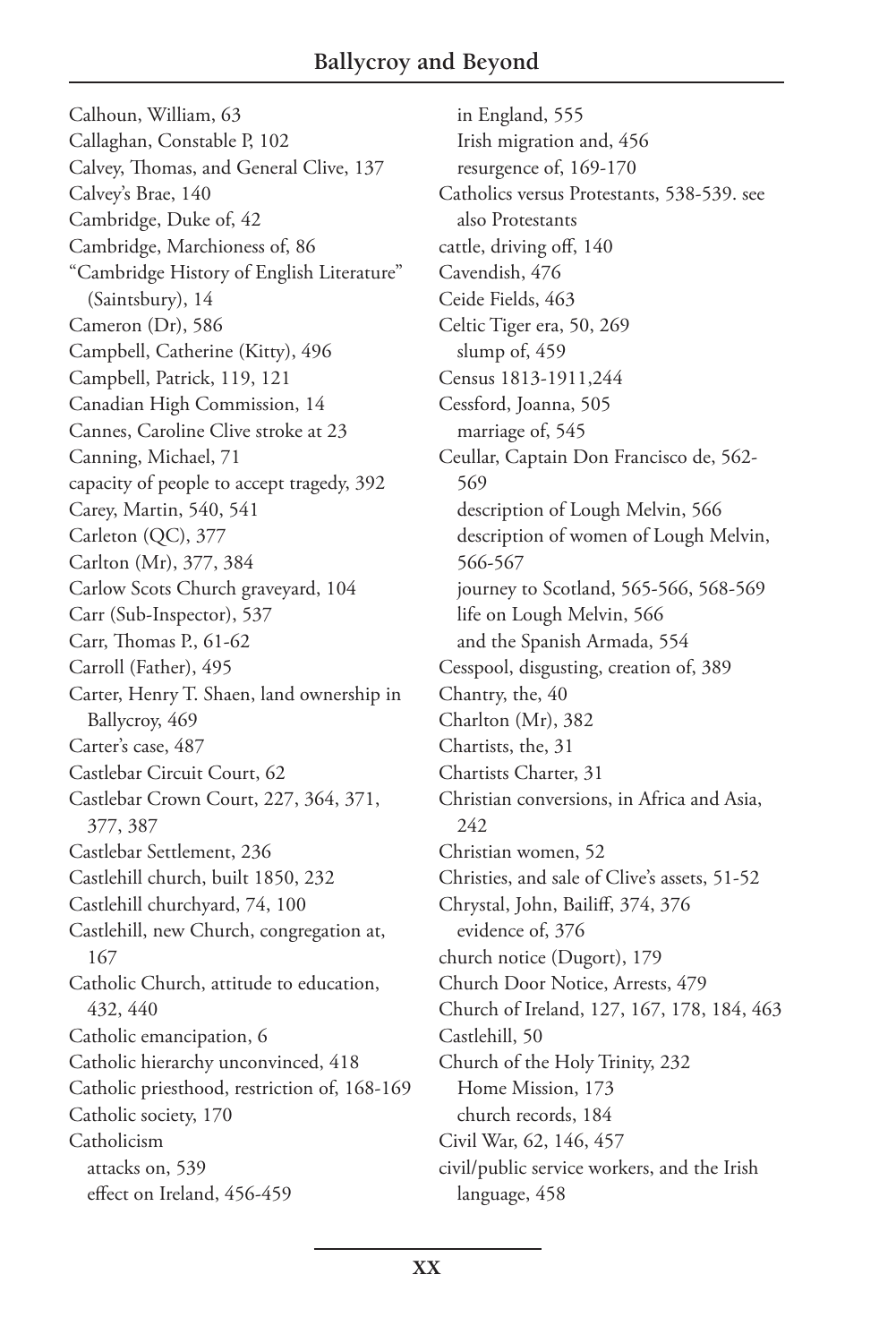Claggan, 66 Claggan Cafferky, 464 Claggan O'Donnell, 166, 464 Claggan O'Donnell Plantation, 58 Clagganmountain, 61 shooting at, 264, 388, 576-590 shooting at, cause of, 582-583 shooting at, report of RM Major AG Wyse, 587 site of shooting, 577 Clare Island, ship wreck on, 560-561 Clarke (Head Constable), 386 evidence of, 380-381 Class of 1870 (Drumgallagh), the, 319 Cleary (Junior), James, 261 Cleary, Anthony, wounded, 377 evidence of, 380 Cleary, Constantine, 379-380 Cleary, Denis, 121 Cleary, Dr, 119 Cleary, Edward possession of Caah/Cohil, 158 Cleary, James, 79, 119, 121, 261 charitable efforts of, 264 Cleary, John F (Dr), 99, 447-448 Cleary, Margaret, indecent assault charge, 344 Cleary, Martin evidence of, 378, 379 murder of, 377 Cleary, Michael, assault on Carolan, 367 Cleary, Michael, 119, 121 Cleary family, 264 Clifford, Colonel Henry Morgan, 27 Clive, Alice, 14, 15-16 Clive, Alice Mary, 14 Clive, Ann Anysbella, 16, 38, 95, 429, 492 and prosecution of tenants for wrack cutting, 135-136 and Stephen Farr Prince, 95 Clive, Ann Sybella, 27, 30, 33, 34, 35, 51 and Archer's death, 43-44

children of, 40-45 law case over Ballycroy estate, 110 note on property distribution, 38-39 will of, 37-38 Clive, Anna Elizabeth (nee Spofforth ), 44 Clive, Anne Anysbella. see Clive, Ann Anysbella Clive, Anne Sybella, 106 Clive, Archer, 2, 7, 8, 9-10, 11, 39 on Colonel Clive's death, 16-18 death of, 24 and the death of his wife, 23-24 diary of, 11-14 on father's death, 18-19 land acquisition, Ballycroy, 468 and the Louth estate, 19-23 Clive, Archer, wrote in Diary, 436 Clive, Archer Anthony, 45 Clive, Archer F.L, wedding of, 86, 87 Clive, Archer Francis Lawrence, 85 Clive, Brigadier Archer Francis Lawrence, 56, 56, 57 Clive, Captain Ned, 86 Clive, Captain Percy A., 119, 492 evictions and, 121 Clive, Caroline, 11-14, 16-19, 19. see also Meysey-Wigley, Caroline death of, 23 infantile paralysis, 9 Clive, Caroline (nee Packenham), 5 Clive, Cecily, and Kitty Clive, 141 Clive, Charles, 64 Clive, Charles Farquhar, 27, 39, 44, 44 Clive, Charles Meysey Bolton, 14 Clive, Col GH Windsor, and the Drumslide school, 439 Clive, Colonel Edward, 13 death of, 16-18 police protection of, 491 response to EJ Corrigan letter, 488-490 Clive, Edward death of, 30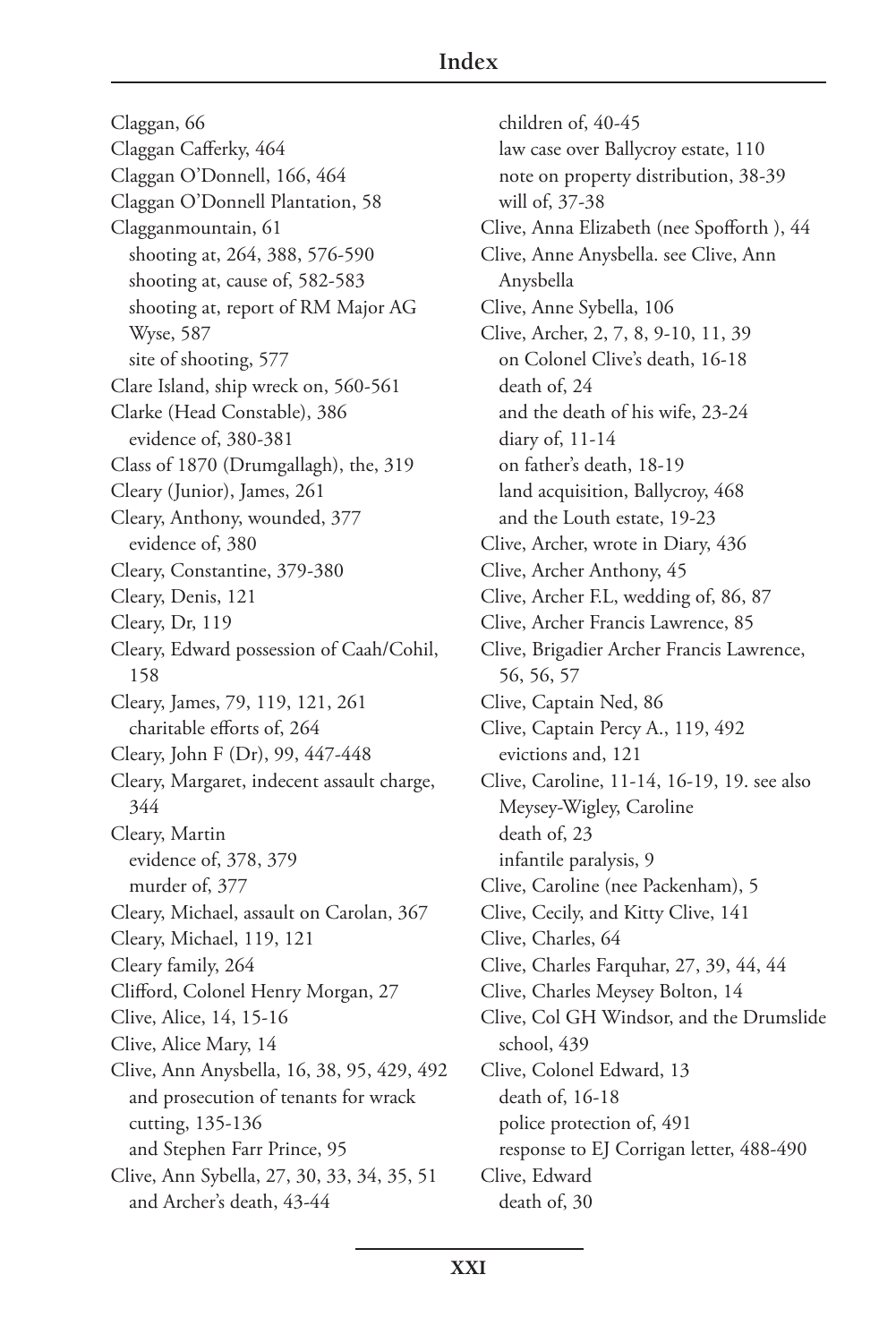as a French detainee, 25 Clive, Edward Archer Bolton (Ned), 46 death of, 85 son of Lilla and Edward Henry, 46 transfer of Ballycroy properties to, 85 Clive, Edward Bolton (father), 7-8, 7 death of, 18 Clive, Edward George (Teddy), name change and, 14 Clive, Edward Henry, 34, 35, 38, 41, 45, 46, 52 attitude to tenants, 62 death of, 51 election of as MP, 31 and family's debts, 50-51 letter to daughter Kitty, 61 marriage negotiations for George Sidney, 53-55 military career, 42 obituary, 42-43 Clive, Edward (son), 8 Clive, Edward (Teddy), 5 Clive, General Edward Henry, 85, 106, 108, 139, 424, 492 attitude to tenants, 109-110 and the Ballycroy estate, 50 Chantry,, 41-43 and John McHale controversy, 122-128, 128 law case over Ballycroy estate, 109-111 letter about state of affairs at Ballycroy estate, 130-131 letter to daughter Kitty, 107 military career of, 42 and prosecution of tenants for wrack cutting, 135 v. Thomas Calvey and Pat McGuire, 137 will of, 85 Clive, George, 1, 2, 7, 24, 25-36, 65, 512 attitude in old age, 34 attitude to tenants, 28-29, 62 business and, 28-29

children of, 40-45 death of, 27 and the Drumslide school, 438, 440 education of, 26 employees of, 68 health issues of, 30 and the Homefarm, 74-75 Homefarm lease and, 68 land acquisition, Ballycroy, 468-469 police protection of, 491 political appointments and, 29 politics and, 31-34 and relationship with Thomas Jacob Birch, 63-64 response to death of, 318 and Rev. John Gilvarry, 429-432 The Rock House and, 67 sheep farm of, 26-27 support to Drumgallagh National School, 424-426 views on female adult suffrage, 31-32 views on separation from Ireland, 33 wealth of, 34-35 will of, 35, 106 Clive, George Meysey, 14 Clive, George Sidney, 46, 47 death of, 55-56 and family's debts, 51 military career of, 55 son of Lilla and Edward Henry, 46 Clive, George Sydney, 106 Clive, Harriet Maria, 8 Clive, Henry, 27 Clive, Henry Ambrose (Tommy), 49 son of Lilla and Edward Henry, 46 Clive of India, 5 Clive, Isobel Kathleen (Kitty), 46, 48 daughter of Lilla and Edward Henry, 46 father's letter to, 61 letters to her mother, 141-144 visit to Ballycroy estate, 141-144 Clive, John Edward (great grandson), 88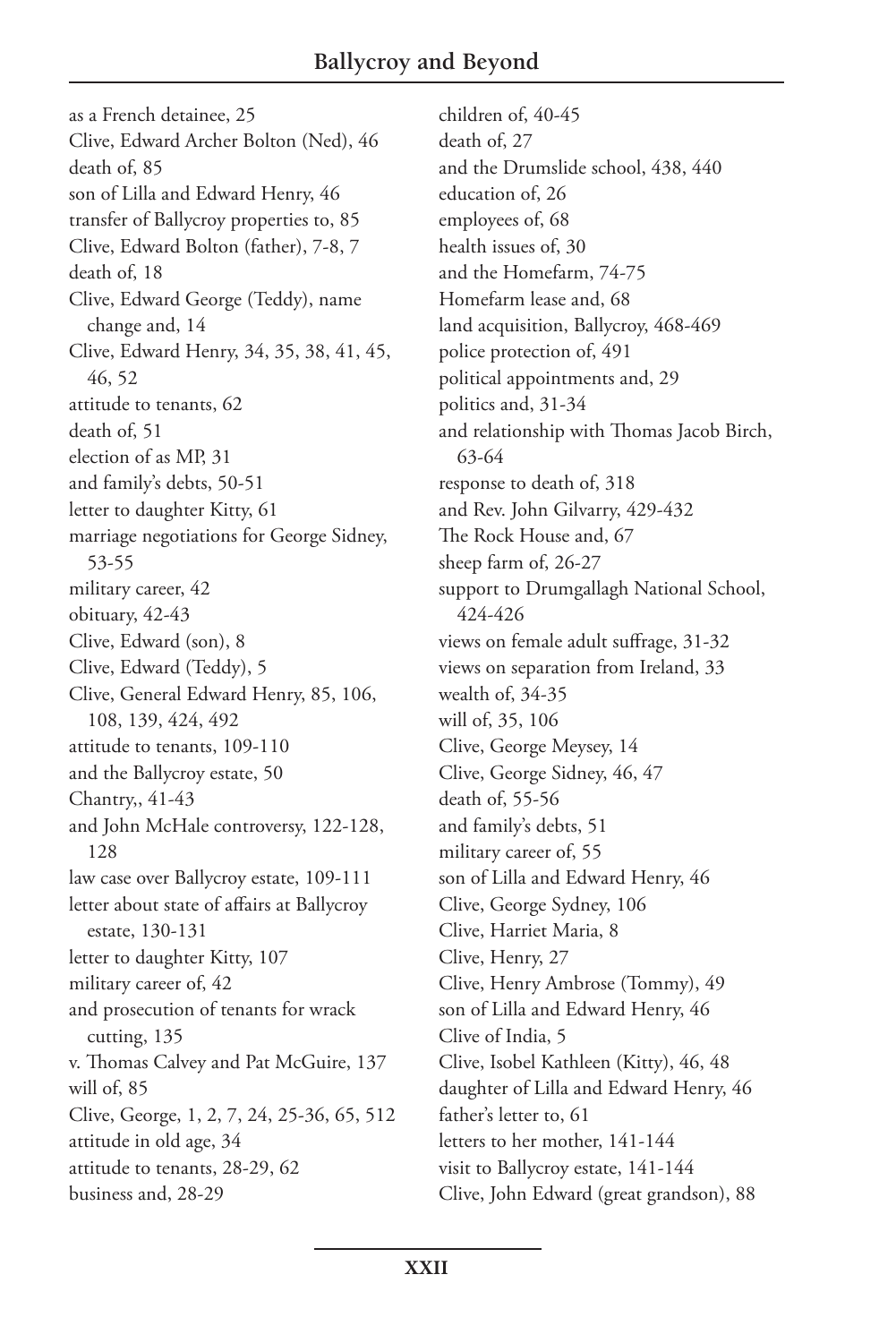death of, 89 Clive, Judith Evelyn (Evie), 46, 50 daughter of Lilla and Edward Henry, 46 Clive, Kathleen (Kitty), 39, 43, 50, 85 visit to Drumgallagh National School, 424 Clive, Lady, 87 Clive, Lady Mary Catherine, 5 Brought Up and Brought Out, 6 and the Ponds Cold Cream ad, 5-6 Clive, Laura Cecily (Cicely), 48 daughter of Lilla and Edward Henry, 46 Clive, Lieut. Col EH, 512 Clive, Lieutenant General Sir George Sidney, 87 Clive, Lila (wife of General Clive), 85 Clive, Lilla, 46 wife of General Edward Henry, 46 Clive, Lt. Col. Percy Archer, 14 Clive, Lt. Gen Sir G Sidney, 25 Clive, Madeline, 51 Clive, Major Edmund, 10 Clive, Mark Anthony, 43-44, 43 Clive, Mary, 8, 10, 13 Clive, Mary Kathleen, 44-45, 44 Clive, Meysey, 14, 15 v. John J Daly, 584-585 Clive, Meysey George Dallas, 5 Clive, Penelope, 28, 40, 54, 89 "The Clives of Perrystone and Ballycroy," 25 and John, 88 Clive, Percy Archer, 84 Clive, Reverend Archer, 1-3, 5, 9, 10, 62, 512 and the Drumslide school, 438 journal entry of, 11-13 and a National School at Drumsleed (Drumsleed), 428-429, 437, 438 purchase of land, 469 Clive, Richard Alfred (Dick), 46, 48 son of Lilla and Edward Henry, 46 Clive, Richard Archer Bolton, 49 Clive, Robert (of Styche ), 8

Clive, Rock House Parties, guests at, 79 Clive, Sir George Sidney, 85 Clive, Sybella Farquhar, 7 Clive, Sybella Harriet, 40, 78 Clive, Sybil Mary, 46, 47 daughter of Lilla and Edward Henry, 46 Clive estates, compulsory purchase of, 492 Clive family, tragedies and, 318 Clive of Scythe, 5 Clive-Ponsonby-Fane, Nicholas Brabazon, 85 Clives, the financial situation of, 50, 107 transportation of, 59-60 Clive's assets, fire sale of, 51-52 "Clives of Perrystone and Ballycroy, The " (Clive), 25 Clontarf rally, 457 Cloona Castle farm, 502 coach and two/carriage, 58-59 Cody, Robert (Constable), and the Clagganmountain shooting, 589 Coker, Robert, 570 "Cold War" among Claggan neighbours 355 Coll (Mr), 371 Collaroy. see sheep-station Colleran, Rev. M., 134 Colony, The, 169, 173-177, 178 attack by the catholic clergy, 178-179 comments on by Mrs Hall, 198-204 colony schools, and Martin Connelly, 181 "Colossal Joke, A," General Clive's response, 123-124 Columb, Captain Arthur M, 385 Columbus, Christopher, 242 Comerford – 600 Spaniards at Ballycruhie, 574 Comerford, Gerald, 574 instructions on treatment of Spanish prisoners, 561 commercial farms, 151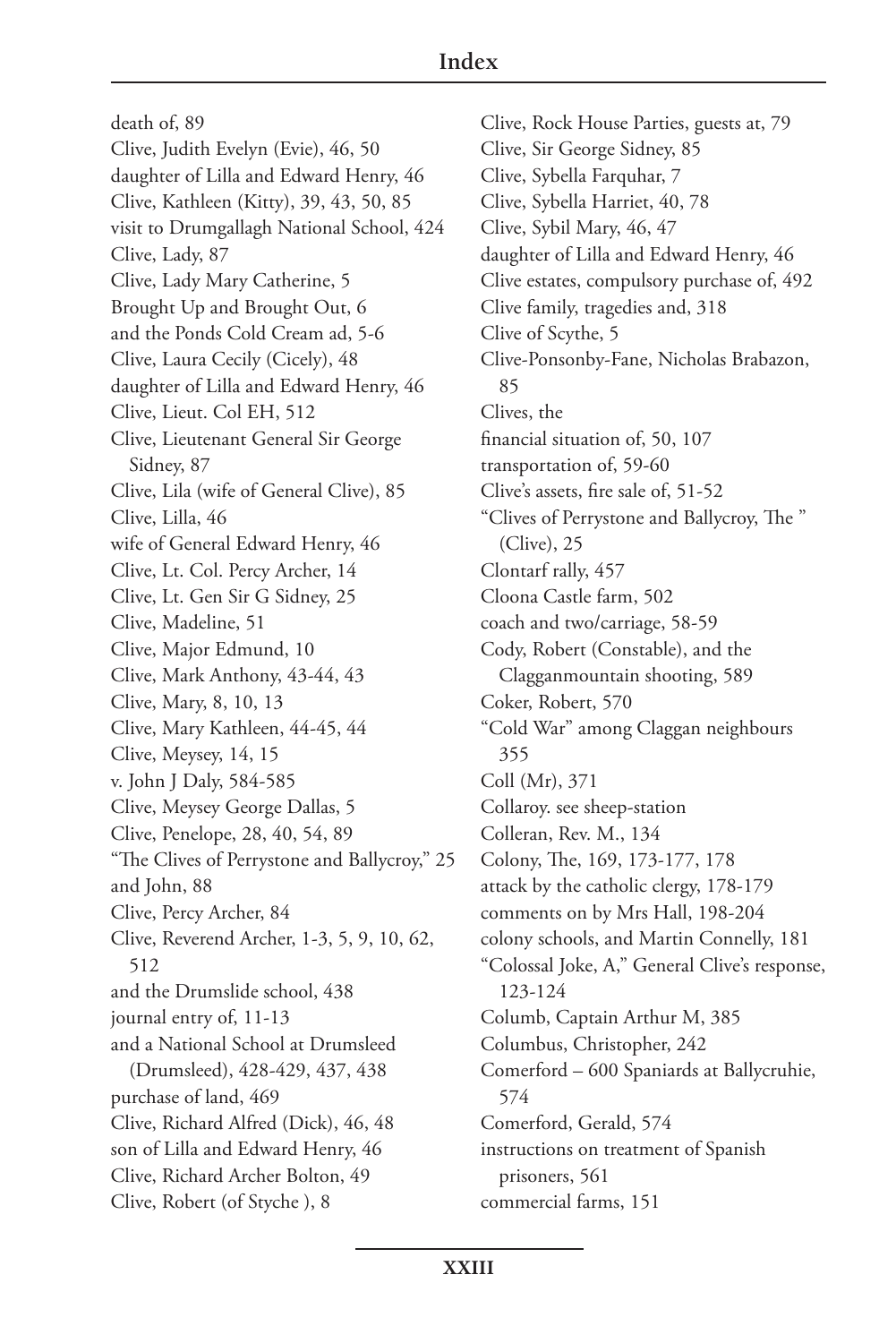Como, Cardinal of, 550 Composition of Connaught, 559-560 "Compossicion Booke of Conought," 573 Compulsory Purchase Act, 131 Concannon (Father), 538, 541 Concannon, Fr, reaction to Hunter verdict, 536 conflict resolution, 323-336 Congested Districts Board, 14, 52, 58, 78, 84, 121, 127, 174, 468 dissolution of, 146 job creation and, 127-128 land distribution issue and, 130, 133 purchase of land, 492 Connaught, re-settlement of, 466 Connaught, territory of, 569 Connaught Ranger, the, report on Michael McManmon v Anthony Lenehan case, 496-499 Connaught Rangers, 232 Connaught Telegraph, The, 333, 414, 584, 585, 586 anonymous letter, 487-488 letter of Patrick V. McCormack, 490-491 report on murder of Barrett, 486 Conneelys, the, 560 Connolly, Fr. James, letters of, 179 Connelly, Martin, 178-179 and Rev Edward Nangle relationship, 181-184 Connolly, Martin, 457 Conservative Party, 33 Constable, Rev. John P, 233-234 Constantine the Great, 337 Conway, Alice, 493 Conway, Anthony, 286 Conway, Celia, 71 Conway, Ezra, 128 Conway, Father Michael (PP), and the Drumslide school, 439 Conway, Hugh, 237 Conway, James, 119, 120, 128, 131, 477-

478, 479 Conway, James (Tallagh), 121, 128 Conway, James (Thady), 122 Conway, John, 477 evidence of, 374-375 Conway, Michael, 128 Conway, Neal (Fahy), 121 Conway, Neil, assaulted by teachers, 278, 290-317 Conway, Pak, assaulted by teachers, 427- 428 Conway, Pat, 119 Conway, Pat (Doona West), 121 Conway, Pat (Shranamonragh), 121 Conway, Rev Michael, 237-238 appeal for a school on Innisbigle, 237- 240 memorial tablet to, 238 Converts Achill, names of, 184-185 Conway, Mrs (Fahy) residence of, 396 Conway, Patrick, scripture reader assault, 427 Conway, Rose, 493 Coolican, (Mr), 133, 137 Cooney and Daly charged, 588 Cooney, James, and the Clagganmountain shooting, 581, 586, 588, 589 Cormack, John, 121 Cormack, Patrick, 422 Corrigan, Alice (Lettra), 422 Corrigan, Bridget, 422 Corrigan, E. G., 479 Corrigan, E. J, 119, 122, 128 Corrigan, Edward. G., 477 Corrigan, Edward J, letter concerning Col Edward Clive, 488-489 Cooney, James, arrested Smyth shooting, 581 Corrigan, John (James), 133 Corrigan, John T., 261 Coulter, Freda, 89 and Helen Smith, 425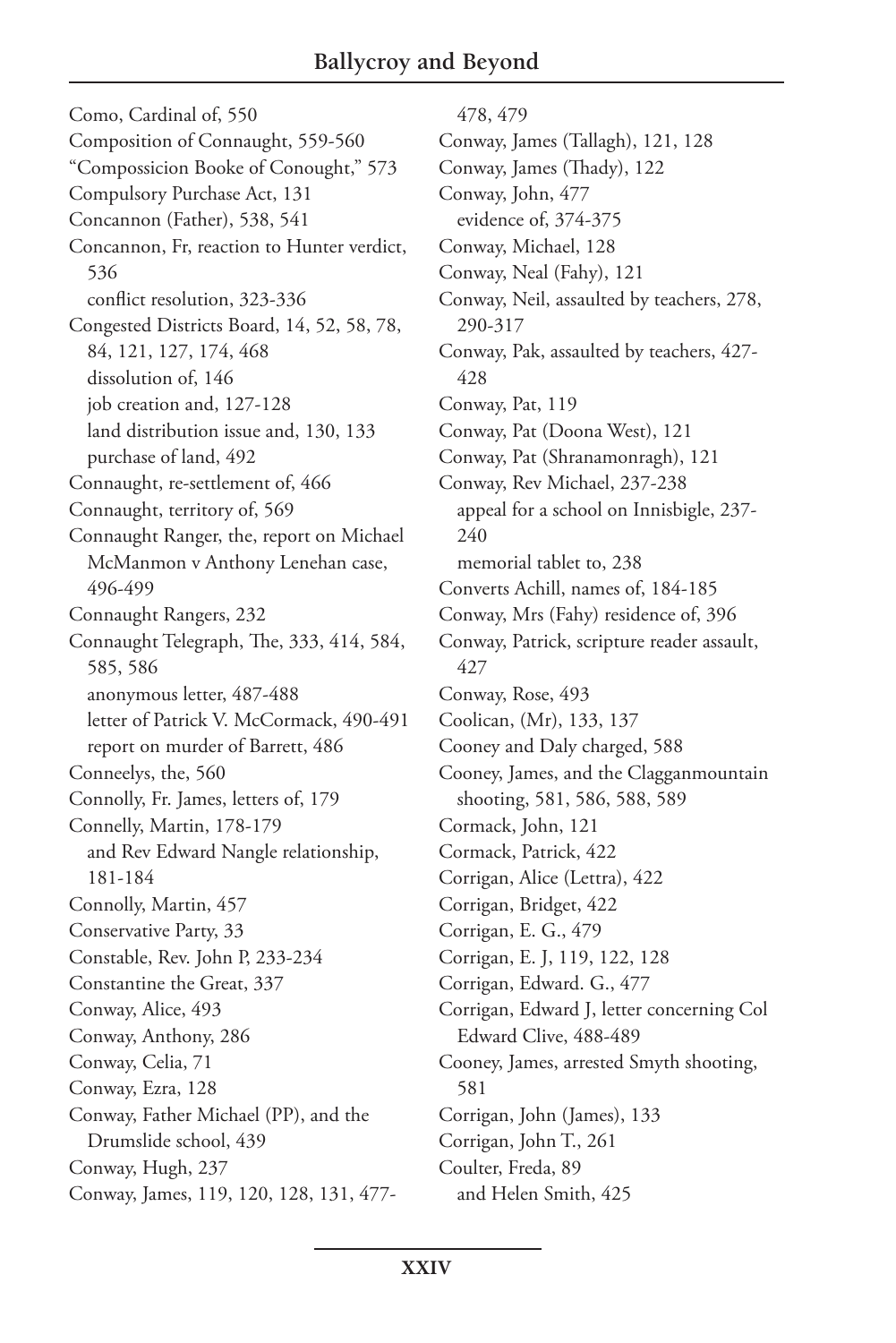Counties Louth, 11 County Court (Castlebar), 588 court case, against a priest, 170-172 Court Journal, 36 Court of Petty Sessions Ballycroy 1876, 323 Court process Hunter v John O'Neill, 510 Court of Petty Sessions, 323 Court Tombs, 463 Cowan, Joseph, 33 Coxs, the, 79 Crampton, JP, 374 Crimean war, the, 42 Crolly family burial place of, 241 remembrance tablet, 209 Cromwell, Oliver, 91, 92 Cromwellion re-settlement, 466 "Cromwellion Settlement of Ireland, The" (Prendergast,), 465 Cross, Eric, "Tailor and Ansty, The," 496 Crown Court, 1 Croy Lodge 1850 (described), 394 Crystal, John, evidence of, 381 Cuillaloughane, 469 Cullen, Archbishop Paul, 236 Cullum, Michael, 56 Currigan (Mr), 376 Curtis (Minister), 8 Cusack, Sir Ralph, 61 Cussen, JS, 442, 445, 447, 448-449, 453- 454 Cust, Sybil, 37 Daly and Cooney charged, 588 Daly, James J, 472, 475, 477-478, 487 Daly, John J anti-rent meeting (Swinford) and, 584 and the Clagganmountain shooting, 583, 588 dispute over the Fahy farm, 584-586 Daly, Michael, 541

Daly, Patrick JB (solicitor)

association with agrarian crime cases, 590 and the Clagganmountain shooting, 588-589 Daly, Robert, 167 Daly, Solr. Examined Parnell Commission, 590 Daly, Thomas, owner gun found at scene, 588 Daly, Thomas, and the Clagganmountain shooting, 581, 588, 589 Dandi Dinmont, 505 Dane QC (Judge), 135 Dark Lady Harbour & Boathouse, 61 "Dark Lady of Doona" (Maxwell), 573 Dark Lady, the, 59-60 Darwin, Emma, 27 Darwin , Charles, 27 Davidson, Sarah, 105 Davidson, Walter, 26 Davis, Dr James, 380, 512, 518 Davison, A, 421, 427 Davison, Alexander Clark, 77 Davitt, Land League Meeting Newport, 584 Davitt, Michael, ticket-of-leave, arrested, 590 Davitt, Michael, 471-472, 472, 476, 485- 486, 492 anti-rent meeting (Swinford) and, 584 arrest of, 590 order to arrest, 472-473 police report of arrest, 474 de Lesseps, Ferdinand, 27 De Vesci estate, 105 Deanery of Tuam, Resolutions of, 419 Death Certificate of James Jolly, 104 of Sophia Prince, 94 debutante, description of, 5-6 DeCeullar, Captain Don Francisco. see Ceullar, Captain Don Francisco de Declaration of the Council of England, 465 Deeds of Title, in Ballycroy, 467-468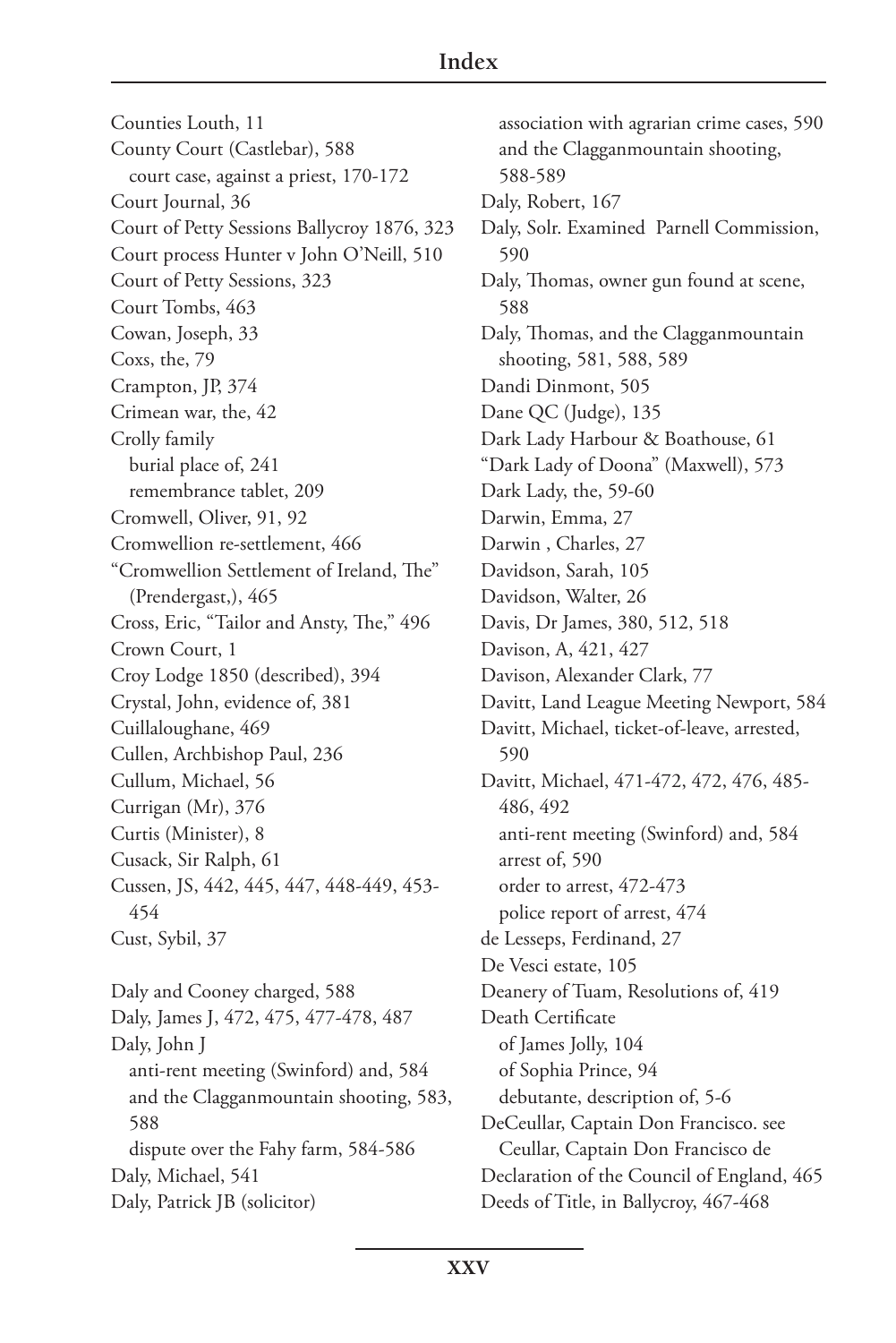demonstrations, mass, 472 Deflated Spaniards, executed captain, 554 Department of Education, 457 Derryveagh (Donegal) evictions, 236 Desmond rebellion (second), 559, 569 Desperate Outrage, Freeman's Journal, 576 Dhoolough Farm, 503, 504, 506 Difficulties of an Irish Landlord, 432 Dill (Dr), 172 Dilworth, WJ, 278 Disassociation of League from outrage, 584 discrimination, favourable, 425 D'Israeli, 10. see also Beaconsfield (Lord) distress, relief of, 261 Disraeli, Prime Minister, 245 Distress in Ballycroy, 243 District Court, The, in Ballycroy, 323 "Disturbed Ireland" (Becker), 479, 542 Dodman, Helen, and John Richard Sheridan marriage, 184 Dods, Alexandrina, 105 marriage certificate of, 106 Dods, William Nesbet, 105 Domesday Book, 4 Domville, Sir Compton, 147 Doogue, Pierce (Constable), 493-494 death of, 494-495 Doona Castle, only significant structure, 399 Doona Fair Day Riot, 323 Doona, evictions at, 436 Doona, fertile soil, fields neglected, 398 Dooriel – Landholders, list of, 166 Dora (daughter of Jane Robinson), 86 Doran, Bridget, 286 Doran, Hugh and the Clagganmountain shooting, 588, 590 letter of, 312 Doran, James, and the Clagganmountain shooting, 588 Doran, Moran case, farm sale dispute, 109

Doran, Paddy, and the Townasheffin lease case, 109-119 Doran, Terance, Claim for lost sheep, 334 Down and Connor, Bishop of, 558 Down Survey, 466 Doyle, (Judge), 132, 134 Drake, Sir Francis, 552 and Queen Elizabeth 1, 553 Drew, Martha, 93 Drew, Thomas, 93 Drownings Achill – appeal, Dr. Adams 175 Drumgallagh Court Tomb, 463 Drumgallagh (old) school opened 1839, 420-421 Drumgallagh National School, 50, 421, 421-424, 427 non-Catholic children at, 425 Observations of Visitors, 424 page of first Register, 423 roll book, 426 Drumgallagh school, 66, 86, 99, 108 school fetes, 318-322 Drumslide National School, 278 Drumslide school, 318, 319, 435-459 application for, 429, 438 controversy, 428 teacher problems, 439-455 attack on, 435-436 dispute over, 428-435 Inspector's Register of, 438-455 and Rev. Clive Archer, 428-429 and Rev. John Gilvarry, 429 ruins of, 435 "Dublin 1916 – The French Connection" (McCormack), 456 Dublin Castle, 466 Dublin University, 508 Duff Gordons, Visit Archer Clive 13, Duffy, James, 523 Duffy, Patrick, 533, 537 Duke of Cambridge, influence sought, 42 Duke of Medina Sedonia, and the Spanish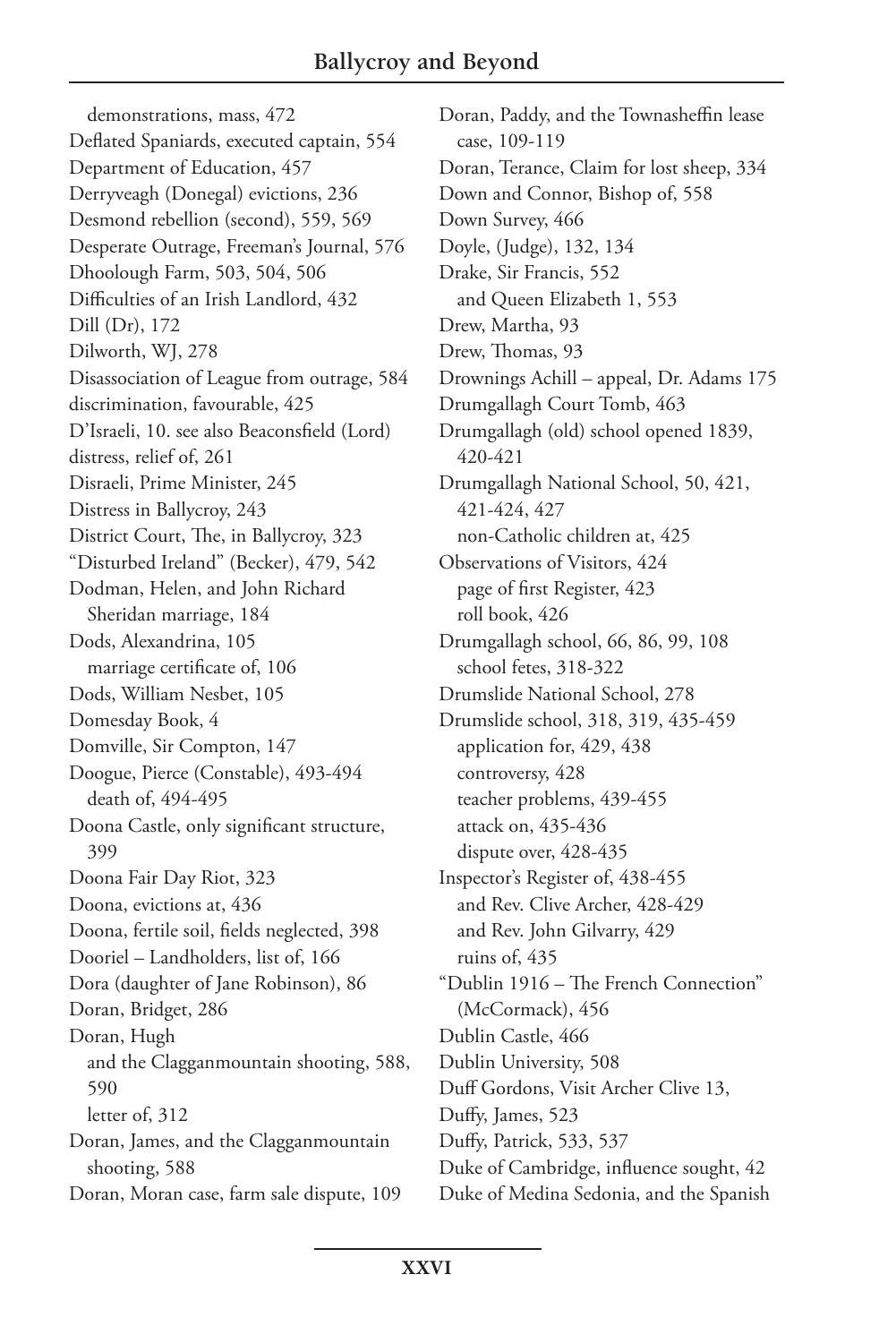Armada, 551, 554, 555 Duke of Parma, 569 repatriated Spaniards, 569 Duke of Wellington, Victor Waterloo, 6 Dunluce Castle, 566 Dunquesa Santa Ana, the. see Duquesa Santa Ana, the Duquesa Santa Ana, the, 570, 572, 574 Dwyer (Father), 187 economic war, 268 Edgeworth, Marie, 25 education the church and, 456 primary, 456 Ekins, Alexander, 172 Elizabeth I (queen), 550-551 and the Spanish Armada, 554 victory Speech at Tilbury, 554 Elizabeth II (queen), 56 emigration, 269 Encumbered Estates Act, 178, 468, 469, 502, 544 and indebted estates, 470-471 Encumbered Estates Acts, 504, 508 Encumbered Estates legislation, 174 English Anglican church, 168. see also Anglican Church of England English Channel, 570 and the Spanish Armada, 552, 559 English fleet trapped in Plymouth, 552 Enriquez, Don Diego burial of, 565 death of, 562-563 Enseleit, Gertrude, 56 Erris, half-Barony of, 467 Essays on the Human Intellect as Constructed by God (Ferrol), 10 estate holdings, 58 estates, sharing out of, 492-493 Estates Commissioners, 121 "ethnic cleansing," 145

Eton College Oxford, 72 evictions, 119, 236, 437, 471, 491-492, 500, 503 from Ballinrobe parish, 502 from Ballycroy, 492 Evictions by Marquis of Sligo, 503 Fahy farm dispute over the, 584-586. see also Clagganmountain shooting, the Fahy Strand, 552, 555 Spanish crew trip to, 570-572 Fallon, Niall, 574 "The Armada in Ireland," 560 Fallon, Patt, 102 Fallon – locals picked ship (Rata) clean, 574 family seats Barry family, 147 Birch, 63 Clive, 1-2 O'Donel, 2 Shakenhurst, 9 Famine – sketches Achill/Erris, 243 farmyard and house, 70 Farquhar, Ann Sybella, 7, 35-36 before marriage, 36-37 Farquhar, Caroline Eliza, 35 Farquhar, Kathleen (Mary). see Farquhar, Mary Kathleen Farquhar, Mary Kathleen, 37, 38 Farquhar, Sir Thomas Harvie, 35 Farquhar, Sybella Harriett, 37 Fatbhresail, Synod of, 463 favourable discrimination, 425 Feeney, Tommaso (Bishop of Killala), 228 fence, building of, 139-140 Fender, Isabella Hope, 545 children of, 546 death of, 548 Fenian movement, 236-237, 485, 504 Fenian Rising, 485 Fenton, J (District Inspector), 442, 443,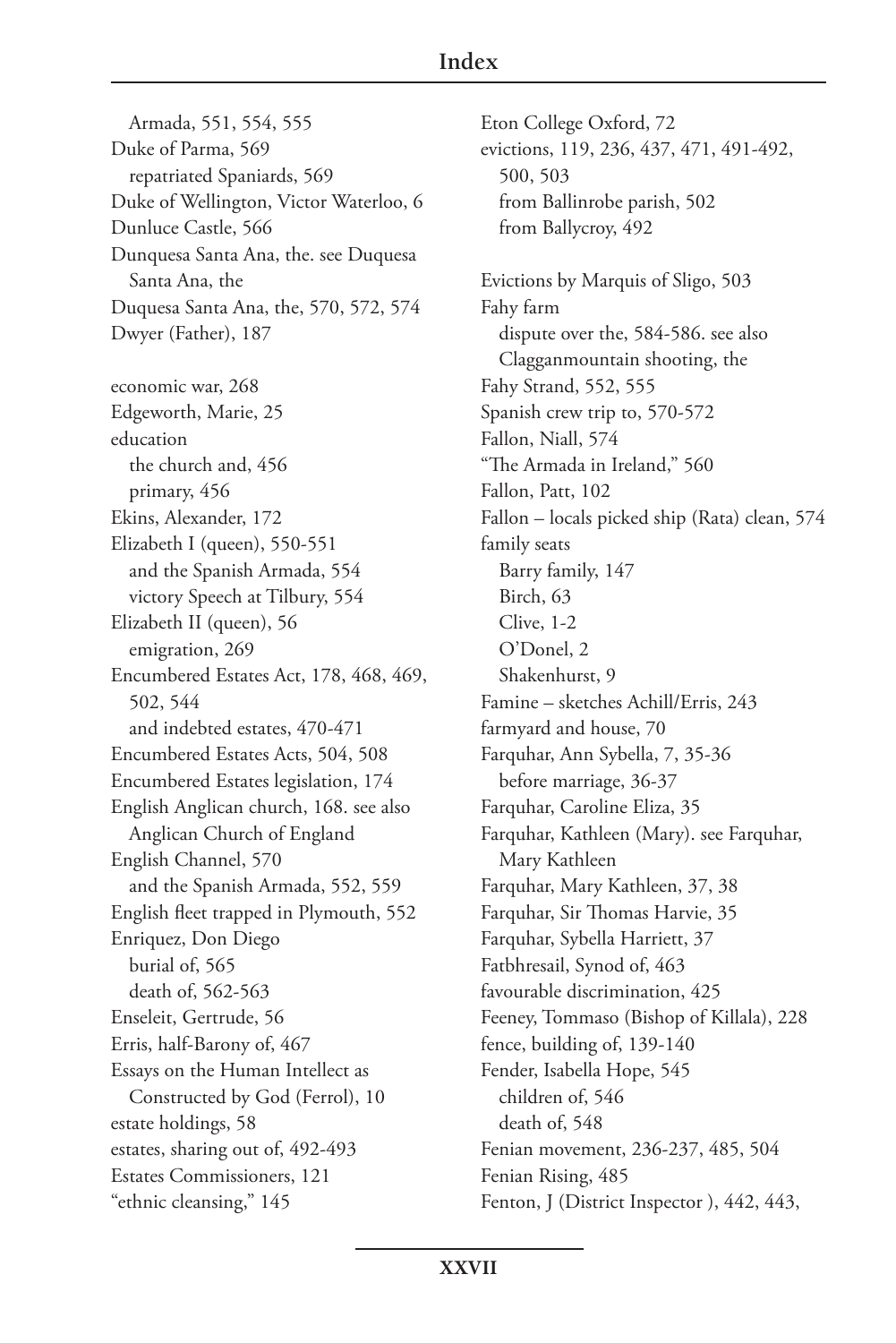452 Ferrol, George, 10 Ferrol, Paul, Essays on the Human Intellect as Constructed by God (Ferrol), 10 "Ferry, The," 146 Fiander, George, 23 Finlay, Dr AM, and the Clagganmountain shooting, 581 Finlay, Dr. DM, 261 Finn, Anthony, 119, 121 First World War, 14, 268 fish, poaching of, 373 Fishery Boards, 373 fishing, 108-109 Fitzgerald, Augustus Frederick (duke), 418 Fitzgerald, James Fitzmaurice, 570 Fitzgerald, (Justice), 377 Fitzgerald, Maurice (son), 570 Fitzwilliam, Lord Deputy 4th Earl, 567 Fitzwilliam, Sir William, 556-557, 559, 569 Lord Charles Howard, 567 search for Spaniards, 566 Flacon Blanco Mediano, 560 fluke – "fluking", 108 Ford Model T (Clive/Jolly), 127 Foreign Missions, The, 242 forty-shilling-men, the, 7 Four Courts, 466 Fourth Lateran Council, Canons of the, 7 Fowley, Robert, 575 Fox, Edward, 38 Foxe, Patrick, letter to Sir Francis Washingham, 558 Foy (Constable), and the Clagganmountain shooting, 589 Franklin, John, 198 Frederick, George William, and Sir Charles Wood, 244 Free State government, 457-458 Freehil, Maurice, curious box, 158 Freeman's Journal, The, 62, 244, 485 Freer, Olive May

family of, 460 letters of, 460-462 Funeral Fahy, disturbing description, 248 Gale Days, 74, 77 Gallagher (Mr), 376 Gallagher, Peter, 119, 121 Gallagher, Redmond, 568 Gallaigh, massacre at, 557-558, 558 Galloghly (Sub-Constable), evidence of, 381 Galway, blackest day in, 575 Galway Bay, 560 Galway, forgiveness of Pope, 575 Gardiner-Best, 60 Gardner, Charles Clement Best, 85 Garnerstone, visited by Archer Clive, 13 Garvey, John (JC), 110-111, 133, 137, 371 statement re General Clive and McHale's controversy, 126 Gascoigne, Clifton Charles Orby, 85 Gascoigne, Ernest Frederick, 85 Gate House, The, 143 Geesala, Hennelly, 479 Gentleman's Magazine, the, 72 George IV (king), 37 "Georgey Girl," 24 Geraghty (Father), 236 Gerald of Wales. see Barri, Geraldus de Gibbings, Reverend Richard, 508, 509, 510, 542 Gieseler, Fraulein Augusta, 38, 39, 45 Gill, Patrick (Sub-Constable), evidence of, 380 Gillespie, Jimmy, 148 Gilvarry, Rev. John, 428, 436, 437, 439- 440 and the proposed Drumslide School, 429, 434-435 school boycott, 438 Ginty, Mary, 133 Girona, the, 573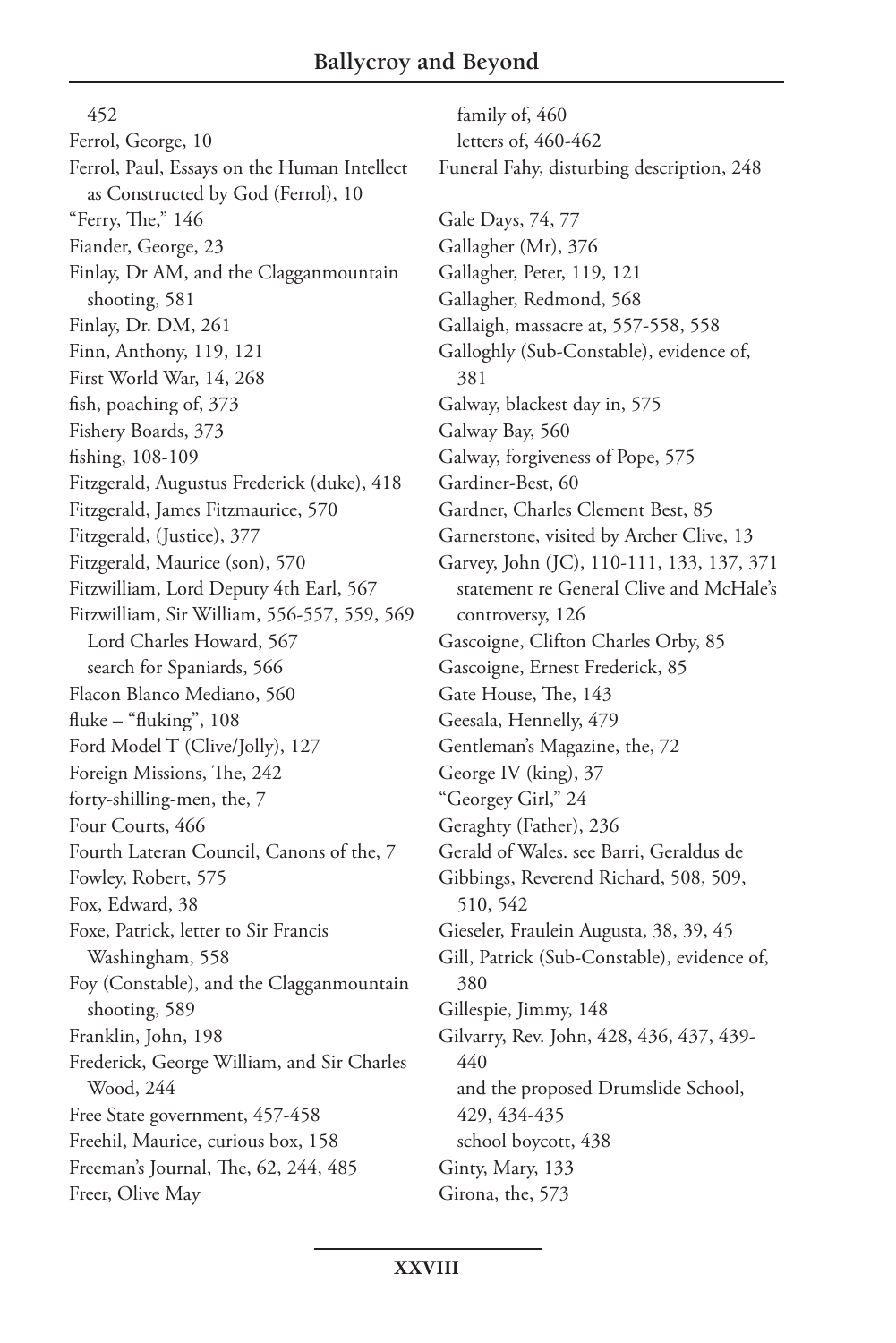## **Index**

Gladstone, William, 33, 35 Glen Heather-lodge (Newport), 544 Glendenning, Alexander, drivers of, 163 Glendenning, George, 421, 426, 427 application for school at Drumslide, 428 Glossillaun Island, 137 Godley, Denis, 222, 227 ruin of house of, 227 Godley, RM, 79 Gordon, Alice, 13 Gordon, Georgey, 13 Gordon, Georgey Duff, 13 Gordon, Lady Duff, 13 Golden Goose of Ruin Olden, 336 Good Old Times, 318 Gore, Francis Arthur Knox, 507 Grady, John, 513 Gran Grin, the, 561 Grand Road Mulranny-Ballycroy finished, 390 "Granny's Letterbox," 460 Grant, Henry John, purchase of land, 469 graves, reusing, 249 Gravleines, 562, 569, 572 Great Famine, 245 Great Hunger, The (Smith), 244 Great War, the, 86 Greenway, Thomas, 38 Gregory VIII (pope), 569 and Sixtus (pope), 552 and the Spanish Armada, 552 Gregory XIII (Pope), 550 Grenadier Guards, the, 8, 41, 42, 56 Grey, Caroline Eliza, 41 Grey, Earl, 41 Grey, Lord Deputy Arthur, 570 Grey, Lt Col Hon Charles, 41, 42 Grey, Sir George, 30 Grierson (Mr), 134 "grievances on benighted tenantry",487 Griffith Valuation, 541 group by the sea (Dugort), 180

guerrilla groups, 465 Gurteen Sedition charge, 475 Gurteen Three, The, 473-474 Guy Mannering or The Astrologer (Scott), 505 Gwynne James & Son, 34 Habeas Corpus, 559 Hagley Hall, 40 Hall, Mrs C S, 198-216, 205 "Ireland, it's Scenery and its Character," 198 "Ireland's Welcome to the Stranger," 205 Halliday, William Patrick, 374 Hallows (Mr), 137 Hamilton, Captain HG, 26 Hamilton, Edward WT, 26-27 Harvison, Alexander, murdered (Partry), 235 heiress, discussion about, 52-53 Henan, Anthony, 438, 439 Henan, Mary, 439 Heneghan, James, 71 Henehan, A., 428 Henry, Frederick, 38 Henry II (king), 464 Henry Rev James, Catholic curate, Achill re-conversion at Inisbiggle, 228-230 Henry VIII (king), 168 Herbert, Frederick William, 38 Herds – housing of, 162 Hereford Journal, the, 23 Hereford Quarter Sessions, 26 Hereford Times, the, 31, 42, 43, 56, 66, destruction of Perrystone, 56 Heron (QC), 377, 378, 382, 384, 385 Herries Farquhar & Co, 36 Hervey, John Hervey, trip 1850 described 393 Heston, John, 276 High wall (around farmhouse etc), 107 Hill (District Inspector), evidence of, 381 Hindley, Myra, 5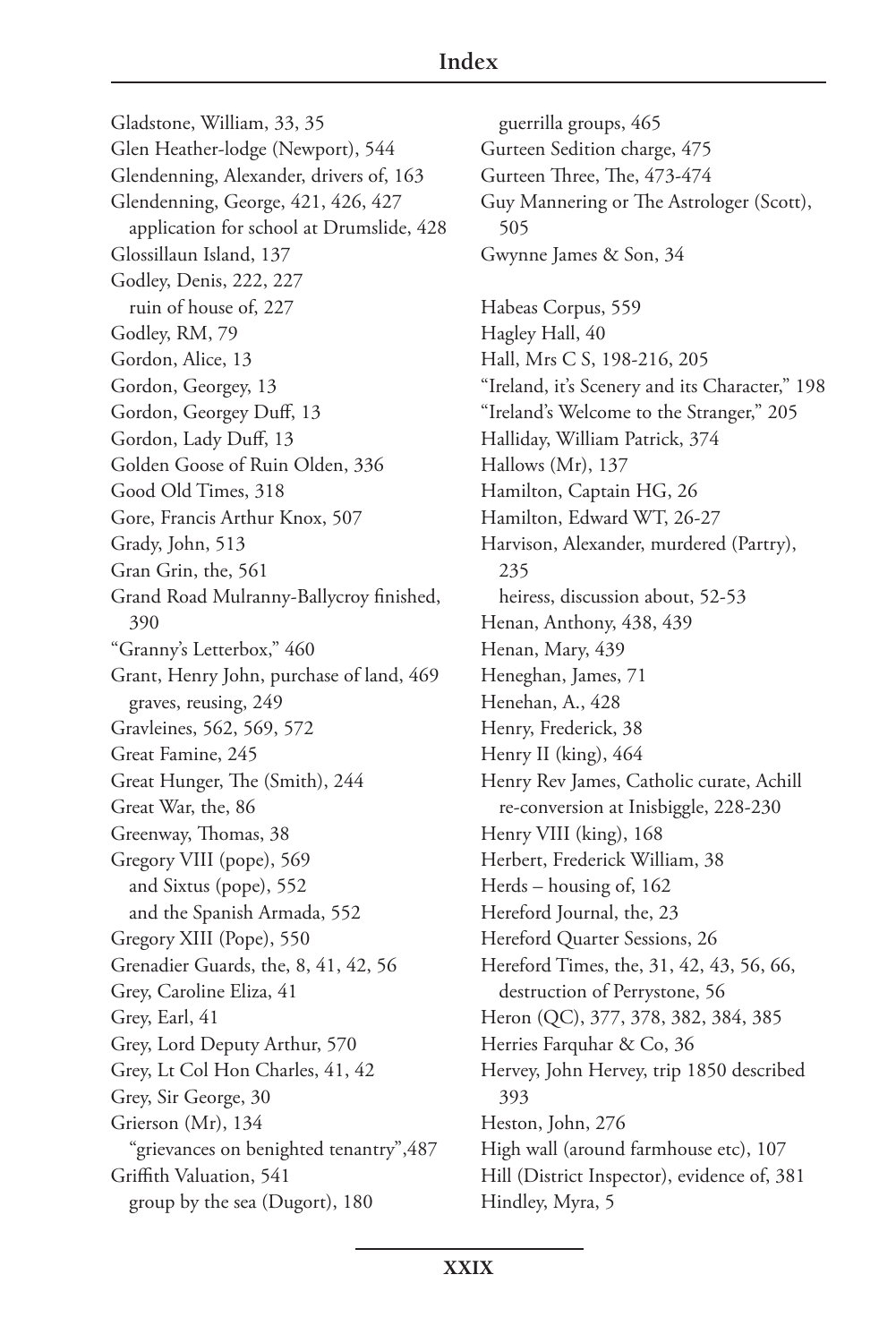Hoey (Mrs), 85-86 Hoey, Jack, 86 Holy Trinity Church, visitors to, 73 Home Rule, 128 Home Rule movement, 485 Homefarm, 36, 67-68, 147, 151, 152, 436 distribution of lands, 146, 151 leasing of, 68 profitability of, 107 take-over of, 84 and Thomas Jacob Birch, 65, 74 Honourable Society, The, 64 Horan, John, 236 house (used as church), 186 Houses of Parliament, 31 Houston (Mrs), 80 quote on Hunter murder, 536 Houston, Captain, 512 Houston, Matilda Charlotte, 537, 538, 538-540 "Twenty Years in the Wild West or, Life in Connaught," 504 Houston, William, 504 Hovenden, Henry, 557 Hovenden, Richard, 557 Howard, Lord High Admiral Charles, 567 and the Spanish Armada, 552 Howard, Thomas character of, 581-582 and the Clagganmountain shooting, 583, 588 inquest into death of, 581 Hughes (Father), 187-198 Hughes, Frederick Bond, 7 Hunter, Bessie Johnson, 546, 547 Hunter, George, 546, 547, 548 Hunter, Helen, 505, 511, 541-542 life after Tieranaur, 545 Hunter, Isabelle Hope, 546 Hunter, James, 140, 501, 505-506, 509- 512 efforts to support 'accused killers' of,

540-541 dispute with turf cutters, 509 inquest into death of, 513-537 jury members, 513 lease Tieranaur farm, 507 murder of, 479, 500, 512, 544-545, 583 murder suspects of, 513 Report of muder in National Archives, 542-543 reward fund for finding killer, 512 risidence of, 503 scene of murder, 502 Hunter, James (grandson), 546, 547 Hunter, Joanna, 507, 511, 542 life after Tieranaur, 545 and Simon, 508 Hunter, Margaret Fender (Maggie), 546, 547 Hunter, Robert Fender, 546, 547 Hunter, Simon, 505, 507, 511, 542 children of, 546 life after Tieranaur, 545 migration to Canada, 546-548 and wife Isabella, 546 Hunter, Thomas, 512 Hunter problem, the, 541 Hynes (Mr), 371

Icoggy, Richard, 574 Immaculate Conception, doctrine of, 174 Indented Deed of Conveyance, 468, 469 Ineffabilis Deus, 174 Infra-structural development, period of, 243 Ingram, Dr. J Kells, 232 Inisbiggle (island), 237, 492 population treble, 228 reconverted by Rev. Fr. Henry,228 school, 455 Inishmuray island, 562 Inner Temple, 43 "Interest of Ireland in its Trade and Wealth,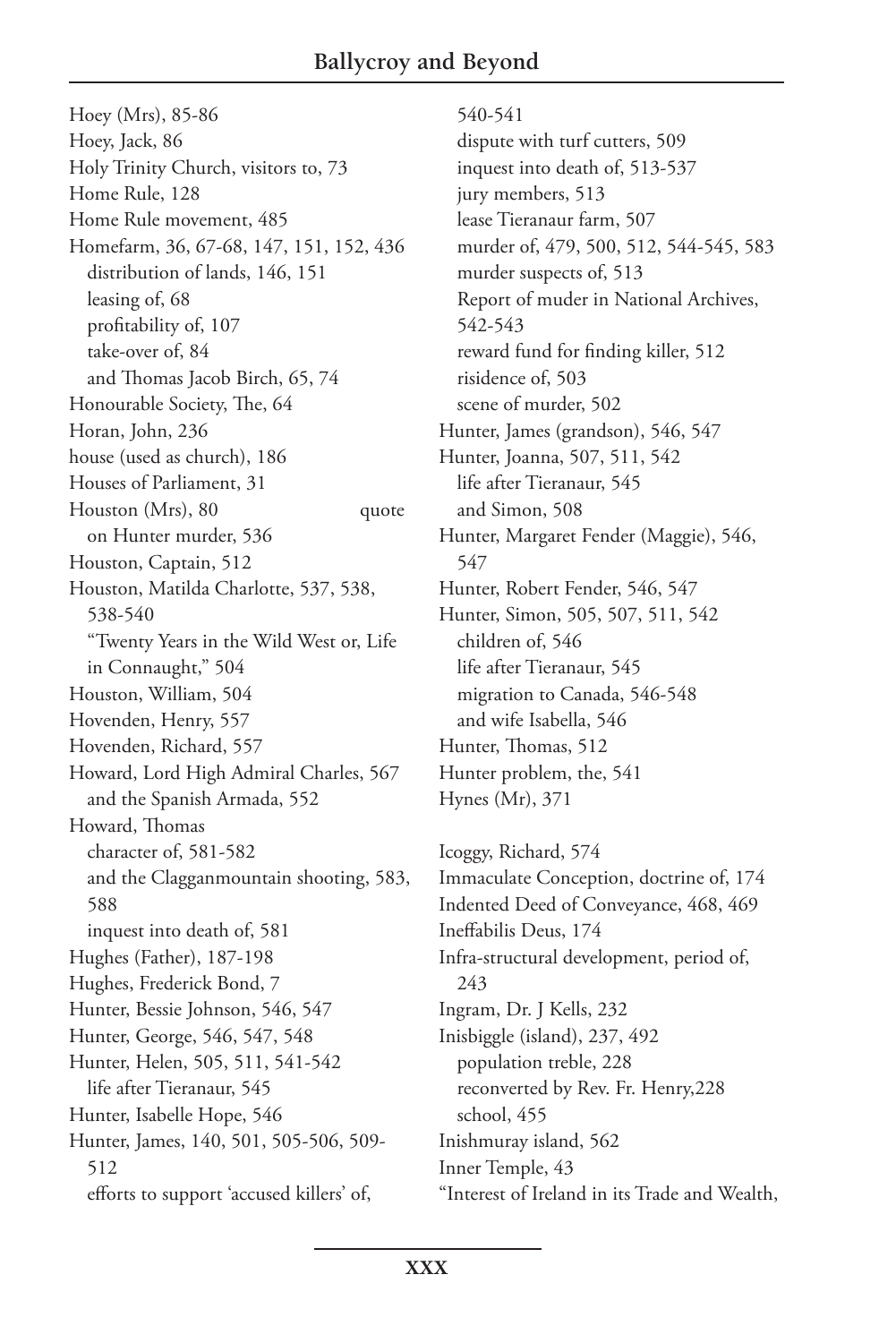The" (Lawrence), 465 intimidation, by Land League agitators, 486 IRA, the, 145 activists, 140 Ireland population density, Disraeli, 245 English settlers, 471 feared invasion of, 569-570 government of, 559-560 Ireland (19th Century) Ballycroy in the, 153-162 population census, 244-245 "Ireland, it's Scenery and its Character" (Hall), 198 "Ireland's Welcome to the Stranger" (Hall), 205 Irish Aquarian Researches, Part 1, 158 Irish and Norman-Irish lords, land seizure of, 91 Irish Army, the, 151 Irish Church Act (1869), 184 Irish Confederate, 465 Irish Convention, 128 Irish emigration, 459 Irish Famine, 244 Irish Free State, establishment of, 146 Irish landlords, 464 Irish language compulsory learning of, 457-458 learning of, 458 preservation of, 458-459 Irish Language Dictionary, 175 Irish Nationalists, 121 Irish Republican Brotherhood, 236 Irish State Trials, The, 7 Irish Times Land Commissioner, report on Westport, 506-507 Irish Times, The, 261, 460 Howard of bad character, 581 report of the arrest of Davitt and others, 475 report April 1886 Ballycroy, 266

report on the distress by, 266-268 reporting on the Clagganmountain shooting, 581-582 "Irish Wedding," (last Clive) 87 "IX Poems by V," 14 James, Gwynne, 35 James I (king), 555 James VI (king), 555, 569 John (1st Baron Lawrence and Viceroy of India), 53 John, George, v. Sir Richard Annseley O'Donel, 468 John, William, 3 Jolly, Alexandrina death certificate of, 150 death of, 149 Jolly, David, 108 Jolly, James, 62, 104, 106-107, 108 and Alexandrina Jolly, 145 birth certificate of, 104 and the Clive/McHale controversy, 122- 128 death certificate of, 150 death of, 149 employment as land agent, 106-109, 132 employment at Santry House, 146, 147 in later years, 149 law case over Ballycroy estate, 110-111 management of the Homefarm, 138-139 marriage/marriage certificate of, 105, 106 motorcar purchase, 127 post-Ballycroy years, 151 prosecution of rent defaulters, 132-134 prosecution of tenants for wrack cutting, 135 safety issues and, 139-146 uncertainties about employers, 140 v. Thomas Calvey and Pat McGuire, 137 Jolly, James and Alexandrina, 109 Jolly, James (senior), 104 death certificate of, 105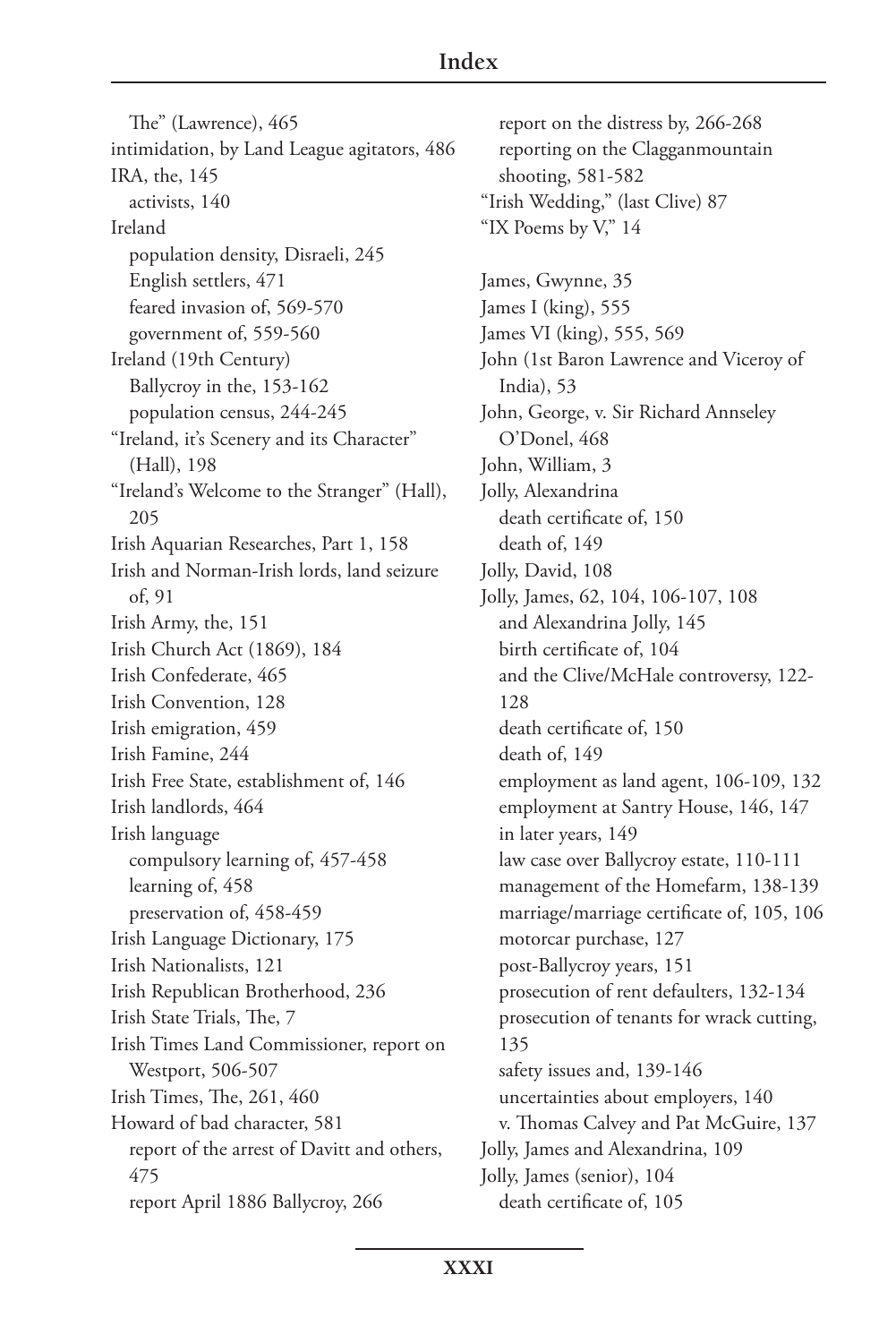death of, 104-105 Jolly, James William, 106 Jolly, Jane (nee Buchan), 104 death of, 105 Jolly, Mary Aimee, 106, 148 wedding of, 149 Jolly, Mary Buchan, 104 Jolly, Muriel A., 109 Jolly, Sarah Davidson, 106 Jolly, William James, 104 Jolly family, the, 107 at Ballcroy estate, 106-108 Jones, Anthony Armstrong, 105 Jordan, Myles, 377 Joyce, Thomas, 235, 236 and Anne Adams marriage, 184 Kane, Randal, 513, 532 Kean, Thady, 511-512, 544-545 Keane, Marcus, evidence of, 384-385 Keane, Michael, 513 Keane, Thaddeus, 514 Keane, Thady, 427 Kearns, Sarah, 510, 537 Keegan, Rev GS, 512 Kells, Synod of, 463 Kelly (Father) memorial plaque, 284 Kelly (Major), 557 Kelly, Ignatius, 222 Kelly, M. J., 135, 136-137 Kelly, Malachy, 130 Kelly, Rev. Father J., 119, 121, 422, 441 Kennedy, Charles Preston, 511 Kennedy, William, 177 Kennington Common, 31 Kenny, Pat, 50 Kilcommon, 464 Kildare Street Society, failure of, 418 Kildun and Lettra farms, land distribution and, 147 Killen, James Bryce, 472 Killybegs, 572-573

Kincaid, Joseph, 23 King v Michael Cleary, Assault, 367 King v. Cath. Masterson, and others, 493 Kings Inns, 467 Kinnagoe Bay, 556, 557 Kitchener, Horatio Herbert, 7 Knight, Patrick, engineer, 154 Knight, well-built houses, 158 Knockmaoleen school, 420 Knockmoyleen school closed 1846, 427 Knockmoyleen Estate, 469 Knockmoyleen, feeble old woman, 267 Knockmoyleen Roll, 426 Knox, Charles Howe, 512 Kyle, Ven. Samuel Moore, 63 La Trinidad Valencera, 556-557 Lacy, Hugh de, 574 Lagduff Estate, 469 Land Act, 127, 174 rent fixing and, 586 Land Act (1870), 471 Land Act (1903), 120, 127 Land Bill, new, 128 Land Commission, 146, 269, 492 land development, 68 land disputes, 486-487 land distribution, 127-128, 146-147 Land League, 139, 140, 264, 590 Ballycroy branch, 477 campaign, 95-96, 583 calls to be proscribed, 583 Clagganmountain shooting, 584 lost of significance of, 492 meeting Newfield, 479 meetings, 477-479 origins of, 471-472 and terrorism, 485-486 land ownership, 464 Landed Estates Court, 2, 508 Landed Gentry, the, 5 Langan, Joseph, 438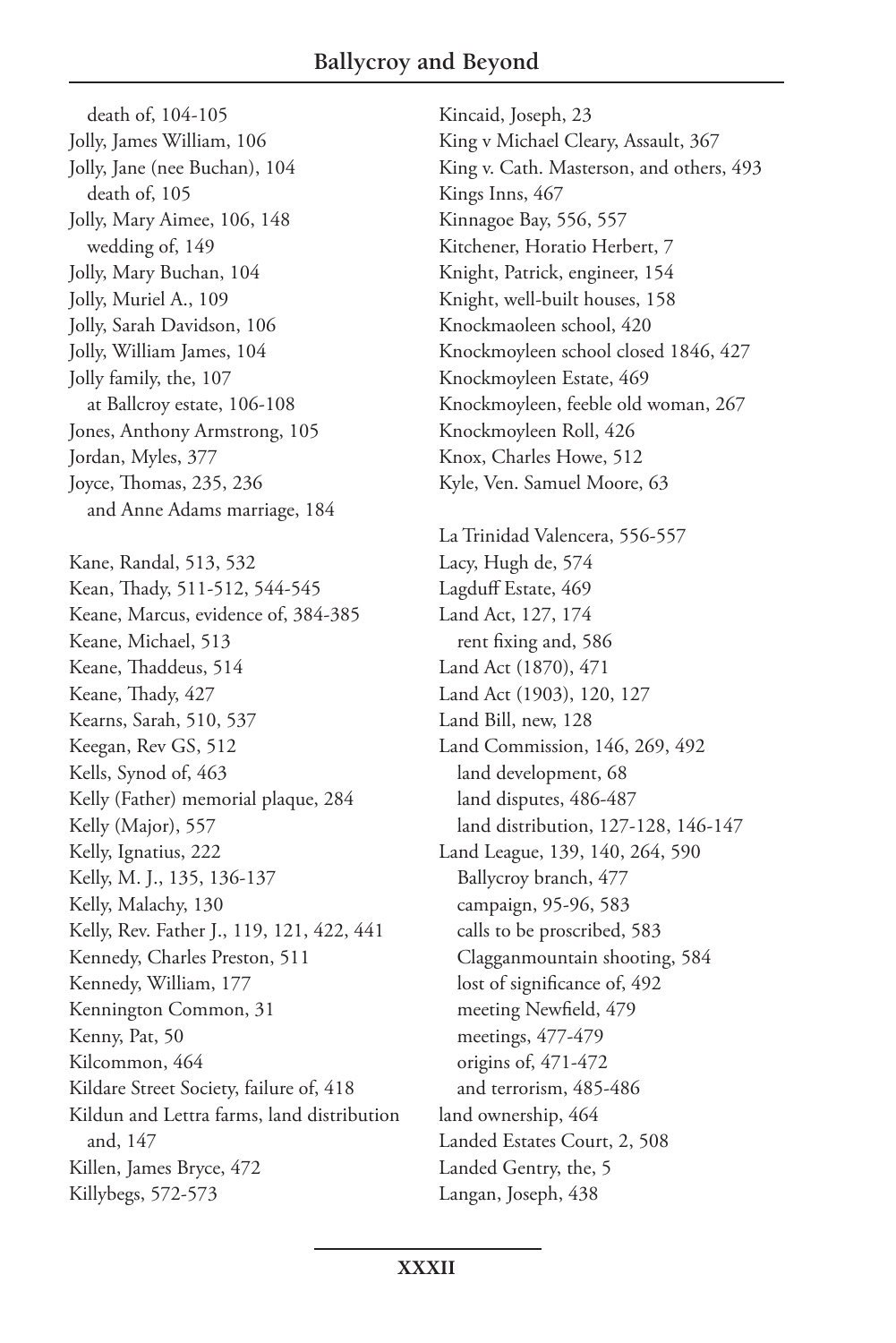## **Index**

Langan, Mary A., 438-439 Lavelle, Father Patrick, Partry 235-236 anti-Protestant views, 236-237 assaults on others, 236 charges and convictions against, 236 Lavia, the, 562 law case over Ballycroy estate, 109-119 between General Clive and tenants, 109- 111 James Jolly's evidence, 111-113 Lawrence, Col Richard, "The Interest of Ireland in its Trade and Wealth," 465 Lear, Edward, 27 Leech, Thomas, assault 170-172 Lees, Thomas Orde, 468 Leinster army, 467 Leiva, Don Alonso Maartinez de, 551-552, 570, 571, 572 death of, 573 and Sidonia de Leiva, 550 Leiva, Don Alonso Martinez de, 571 Leiva, Sidonia, 550 Lemass, PE, 278 Leneghan, Joseph, evidence of, 376 Leneghan, PJ, 119, 120, 121, 128 Lenehan, Anthony, 496 Lenehan, Bridget, 71 Lenehan, John, 71 Lenehan, Mary, 71 Lenehan, Thomas, 285 Lenighan, Anthony, and the Clagganmountain shooting, 588, 589, 590 Lennox-Boyd, Edward George. see Clive, Edward George (Teddy) Lesseps, Ferdinand de, 27 "Letters of Norah on her Tour through Ireland" (McDougall), 582 Letters of Kitty Clive 141-144 Lettra and Kildun farms 147 Lettra Farm, agitation, taking cattle from, 493

Levantine Squadron, The, 552, 570 Lewis, Arthur Gambell, 232 Lewis, Samuel "A Topographical Dictionary of Ireland," 389 views on Ballycroy, 389 Lewis, Sir George Cornwall, 29-30 Liberal Party, 33 Lincoln's Inn, 26, 64 Little, Eileen Mary, 99 Little, Helen, ice-house of, 373-376 Little, John Lowther Alexander (Jack), 99 Little, Lowther Halliday, 99 Lofting, Edgar, 97 "London and Australian Agency Company Limited, The ," 29 "London and Australian Agency Company Limited, The," 29 Longford, (Lord), 5 Lord Lieutenant's Ball, 68 Lord Snowden, holiday Abbeyleix House, 105 Louden (Mr), 364 Lough estate, 466 Lough Foyle, 557 Lough Melvin, 565-566 remains of castle at, 566 Loughros More Bay, 572 Louth, 1-2, 19, 339, 436, 469, 490 Louth estate, 20, 23 Louth (Clive estate), 1 "Love Ulster Parade," 456 Low Hill, the, 58 Low House, the, 59, 62, 64, 138, 319, 320 takeover by Irregulars, 86 lower classes, 53, 79, 163, 170 lower ranks, habitation of 154 Loyal National Repeal Association, The, 7 Lucan (Lord), 502 Lunacy Commissioner, 26 Luzon, Don Alonso de, 557 Lynch (Mr), 374

**XXXIII**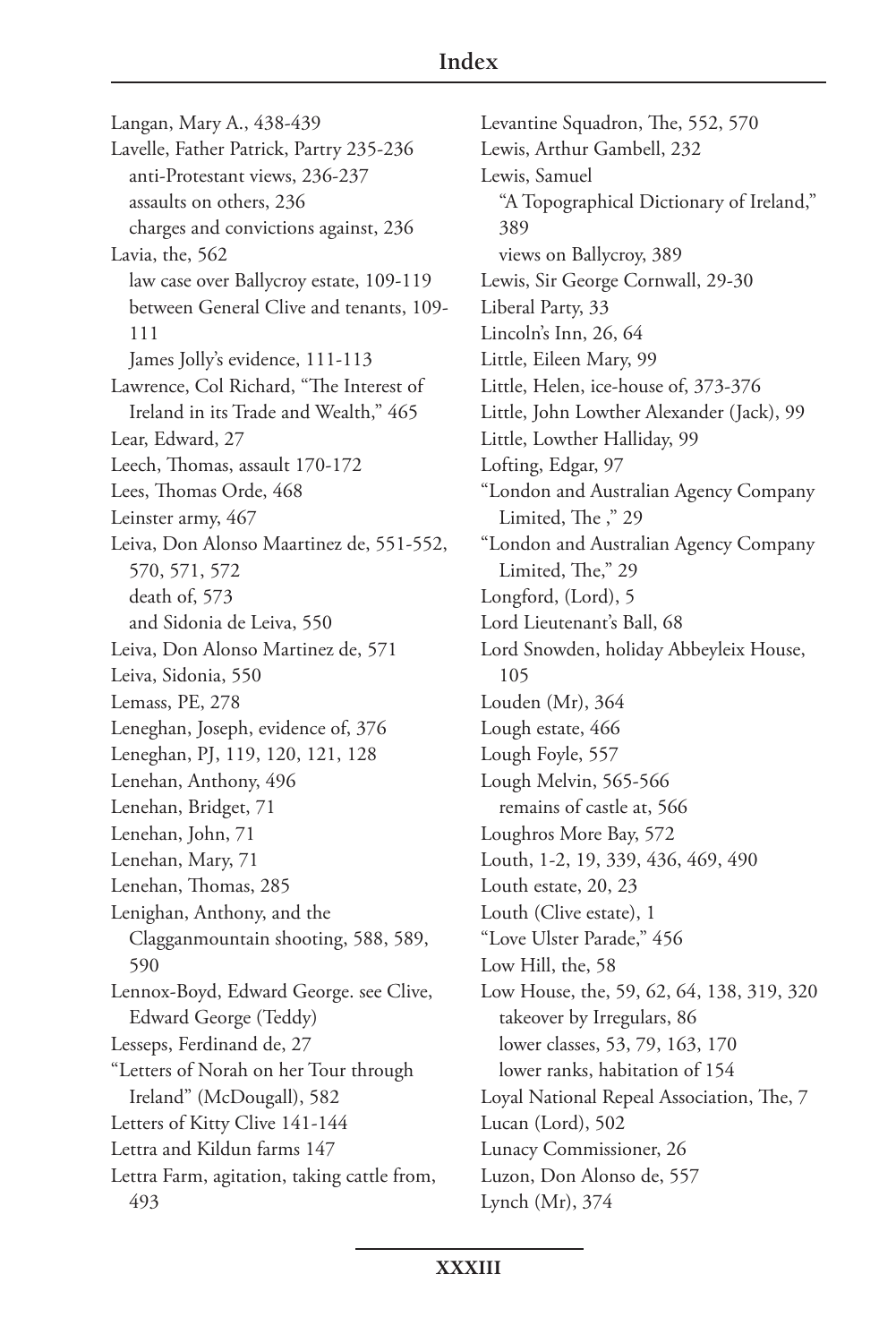Lynch, George, 222 Lyons, Dean John Patrick, 228 Lyttelton (Lady). see Clive, Sybella Harriet Lyttelton, Lord George, 40 Lyttelton, Margaret, 424 Lyttelton, Reverend Arthur Temple, 45 Maamtrasna murderers, 236 Maartinez de Leiva, Don Alonso. see Leiva, Don Alonso Maartinez de MacClancy, 565 retreat from Rosclogher, 568 MacDonnell (sub-Sherriff), 510 MacHenrys, the, 60, 65 MacInaboe, Thomas Burke, 574 MacMahon clan, massacre of, 573 Macmillan, W, 280-281 MacRanyll, Moilmory, 574 MacTyrrell, Feriegh, 574 MacTyrrell, Marcus Roe, 574 Mahony, William, 540 Mallaranny Hotel, 107 Malley, Alexander E, 374, 376, 388 sentencing of, 386 Malley, Robert, 388 Malley, Edward, assault on Cafferky, 364 Malley, Manslaughter, Smithwick guilty, 386 Malleys, the, 79 Malone, Father Patrick, 270 witness for Catherine Cafferky, 274-276 Malvern Hall, 8, 10 Manchester Examiner, the, 432 Mannion (Mr), and Paddy Dorant court case, 112 Mansfield, Jane, 496 Many, Robert, 512 March, Spaniards, Fahy to Tourane, 572 Margaret (princess), 105 Marquis of Santa Cruz, 551 marriages in Ballycroy, 232

concerns about intermarriages, 231-232 and social classes/mores, 53 Mary Queen of Scots, 555 Masterson, Catherine, 493 Masterson, Pat, 135 and seaweed stealing case, 136 Maurice Roche, Lord Viscount of Fermoy, 467 Maxwell, The Rev William Hamilton, 164- 165, 165, 389 "Dark Lady of Doona," 573 "Wild Sports of the West," 2 Mayo Agricultural Society, 69 Mayo Central Committee for the Relief of Distress, 243 Mayo Constitution, The, 170 Mayo Criminal Sessions, 135 Castlebar, 135 Mayo Estates, Official CDB Documents of purchase of, 148 Mayo Evictions of 1860, The (Moran), 235 Mayo Examiner, 3, 64, 74, 513, 540 reports in re parties, 320-22 Mayo News, the, 119 General Clive's letter to, 122 General Clive's response, 123-124 John McHale's letter to, 46 John McHale's response, 122-123, 124- 126 reports on the United Irish League, 128- 129 Mayo Telegraph, 228 McAndrew (Mr), 271, 374 and the Clagganmountain shooting, 588, 589 McAndrew, Anthony, 172 McAndrew, John, 166 McBride (Mr), 144-145 McBride Sean, IRA Commander, 144 McCabb, Melaghlen, 561 McCall, Hugh, testimony to the Parnell Commission, Herd - effect of threats, 583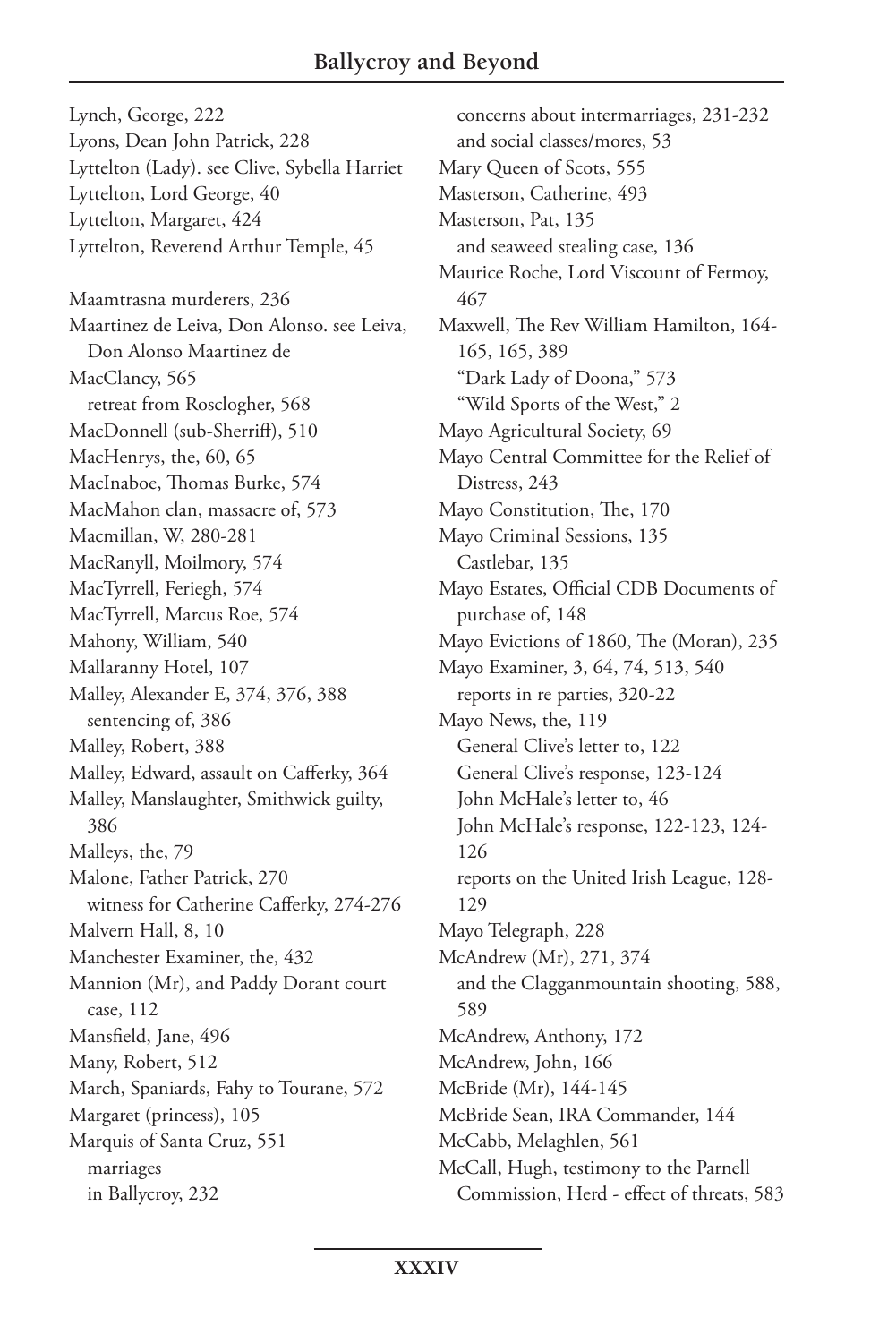McCormack, Bill, "Dublin 1916 – The French Connection," 456 McCormack, Patrick V., 490-491 McDermot, Rev., 231-232 McDermott, Rev., 243 and anonymous note, 477 McDermott, Rev. Michael, 420, 427, 428 McDermott, Rev. William, 374, 457 evidence of, 386 McDermott, Rev. William (PP), 421, 422 McDermott, William, 436 McDonagh, 560 McDonnell, Sorley Boy, 558 McDonnell, Thomas, 512 McDonnells (Scottish), 557 McDougall, Margaret Dixon and the Clagganmountain shooting, 582 "Letters of Norah on her Tour through Ireland," 582 McGarvey (Mr), and Paddy Dorant court case, 112 McGee (Sub-Inspector), 487 McGovern, Lawrence, 513 McGovern, Martin, 513 McGovern, Pat, 513 McGowan, John, evidence of, 384 McGowan, Roger, 58, 60, 60, 119, 121, 143, 147 McGuinness (Dr), 495 McGuire, Bridget, 422 McGuire, Bryan, 121 McGuire, Pat, 121 and General Clive, 137 McGuire, Patrick, 128 speech at United Irish League Meeting - Ballycroy, 129 McHale (Dr), 495 McHale, Archbishop John, 178, 228, 432, 538 anti-Protestant views, 184 opposition of, 419 the Partry-Tourmakeady area and, 234-

235 support of Father Patrick Lavelle, 236- 237 views on schooling for the masses, 419, 455 McHale, John, 46, 119, 128 speech at United Irish League Meeting - Ballycroy, 129-130 speech of, 119-120, 122 McManamon, Bryan, 121, 147 McManamon, John, 261, 479 evidence of, 374-376 McManamon, Pat, 376 McManmon, Michael, 496 McNeela, Bridget, 108 McNeela, John, 147 McNeela, Martin (Dubh), and the Clagganmountain shooting, 580 McNeela, Mary, 71 McNeela, Pat (Patch), and the Clagganmountain shooting, 580 McNeela, Patrick, 119, 147 McNeela, Patrick (senior), 121 McParland, 400 McParland, Statistical Survey 154 McTernan, H.J., 134 McThomine/ McTomine, Richard oge, 559, 573 Medina Sedonia, Duke of, 551, 554, 555 Mediterranean heath, 393 men, views of women, 52-53 Mendoza, Pedro de, 561 Menin Gate Memorial (Ypres), 547 Mercator Map (1570), 555 Messrs Debenham, Tewson Farmer & Bridgewater, 51 Meysey (son of Lt. Col. Percy ), 14 Meysey, Anna Maria, 9 Meysey-Wigley, Caroline, 7, 9-10 migration, due to religion, 456 migratory labourers, 269 Mildway, Humphrey, 40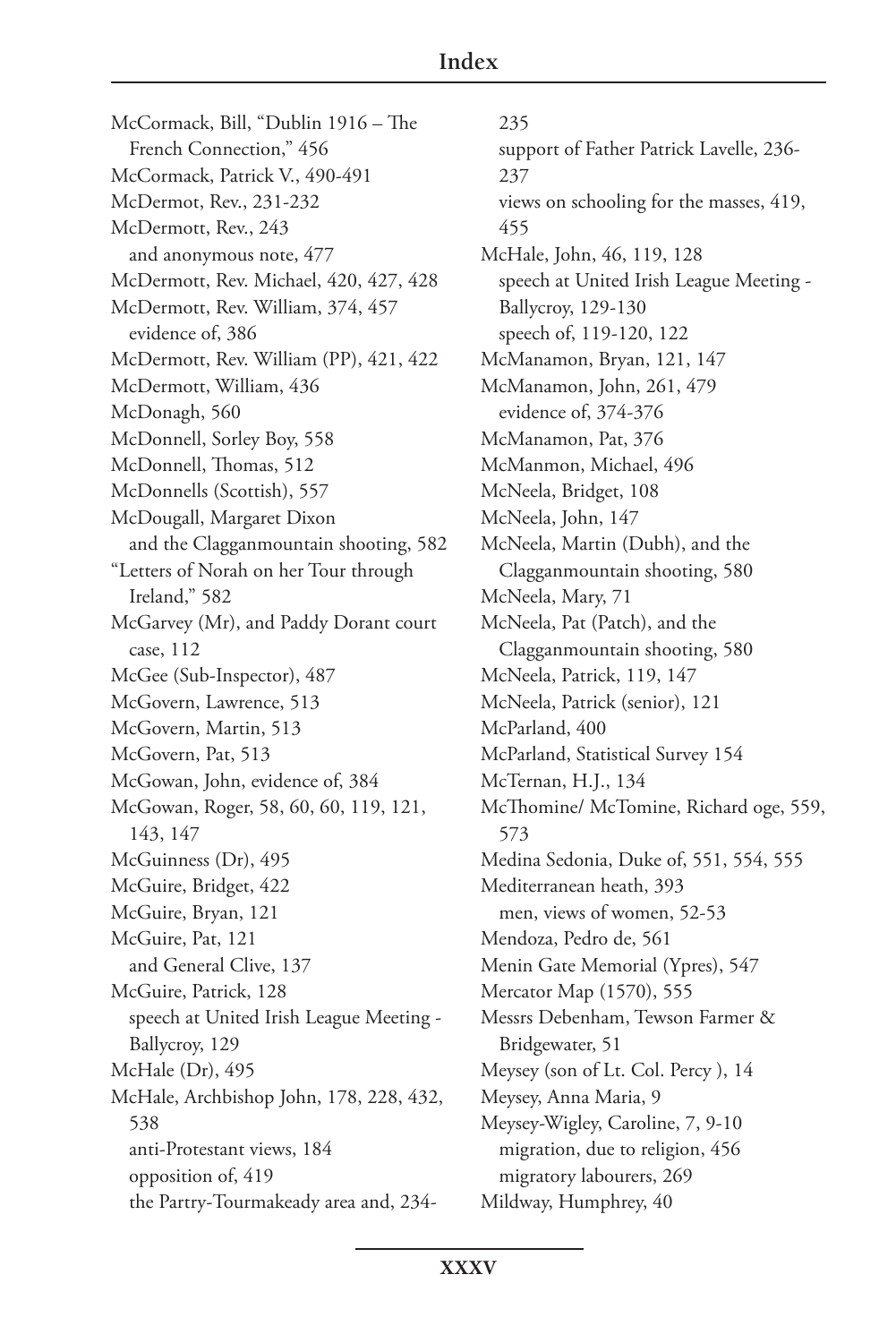military service, compulsory, 559, 573 Mills, Jane Mary, 95, 96 Miningramarnad (town), 2 Minitonas graveyard, 548 Model T Ford, 127 "Molly Maguires", 22 Monica (daughter of Jane Robinson), 86 mono culturelism, 456 Monteagle, Lord, 503 Montgomery (Field Marshall), 57 Moore, George Henry, 503 support of Father Patrick Lavelle, 237 Moore, Joseph, 77 Moore Hall, 503, 504 Moorehall estate, purchase of, 178 Moran, Biddy, 512, 527, 537 Moran/Doran, Townasheffin farm sale, 109 Moran, Dr. Gerard The Mayo Evictions of 1860, 235 A Radical Priest in Mayo, 235 Moran, Francis, 119, 122 Moran, James, 119, 128, 532 Moran, John, 532, 535 Moran, Joseph, 71 Moran, Martin, 513, 532 Moran, P (Mr), 478 Moran, Pat, 541 Moran, Patrick, and the Townasheffin lease case, 109-111 Moran, Thomas, 71 Moran's Motors Mallaranny, 414 Morgan (Major), 466 Morning Mail, Howard Jurors threatened, 582 Morning Mail, The, reporting on the Clagganmountain shooting, 582 Morning Post, the, 33 Moroney (RM), 477 and the Clagganmountain shooting, 590 mortgages, 35, 269 Ballycroy, 50-51, 67 Perrystone, 54

Rock House, The, 54 to tenants, 269 Moslem faith, 52 Mostyn (Mr), 272 Mountain Pass/Bealacragher Brae, 80 Moystyn, Mr Robert, 581 Mrs Grant's estate. see Busby estate Mulhern, Pat, 477 Mulkerrin, Thomas, testimony to Clagganmountain shooting, the, 579-580 Mullany, Dr James, 486-487 Mulranny, Conway, 479 Mulranny Athletic Sports, 414 Mulranny Sports 1883, list winners, 416 Murder at Roger's Hole, 373 Murphy (Inspector), Newport, v. Michael Cleary, 367-372 Murder of Thomas Barrett, 485 Murphy, Judge, 109 Murray, James, 119 Murray, John, 121 Murrevagh, Michael Carolan, assault case, 367-372 Musters, Rev. William, 469 Myers, 458

Nangle (Mrs), memorial to, 212 Nangle, Rev Edward, 167, 172-173, 198 anti-Romanan Catholism, 174-175 and The Colony, 173-177 family of, 173 letter to parish priest, 230-231 mission in Anchill, 240-242 Roman Catholic priests and, 228 "A Short and Simple Explanation of the Book of Revelation of Jesus Christ," 167 and tablet of remembrance, 186 Nangle, Rev Edward Walter, 167, 168 Nangle's Achill Mission, 539 Nation, The, 74, 77, 432, 437 report on evictions, 492 National Schools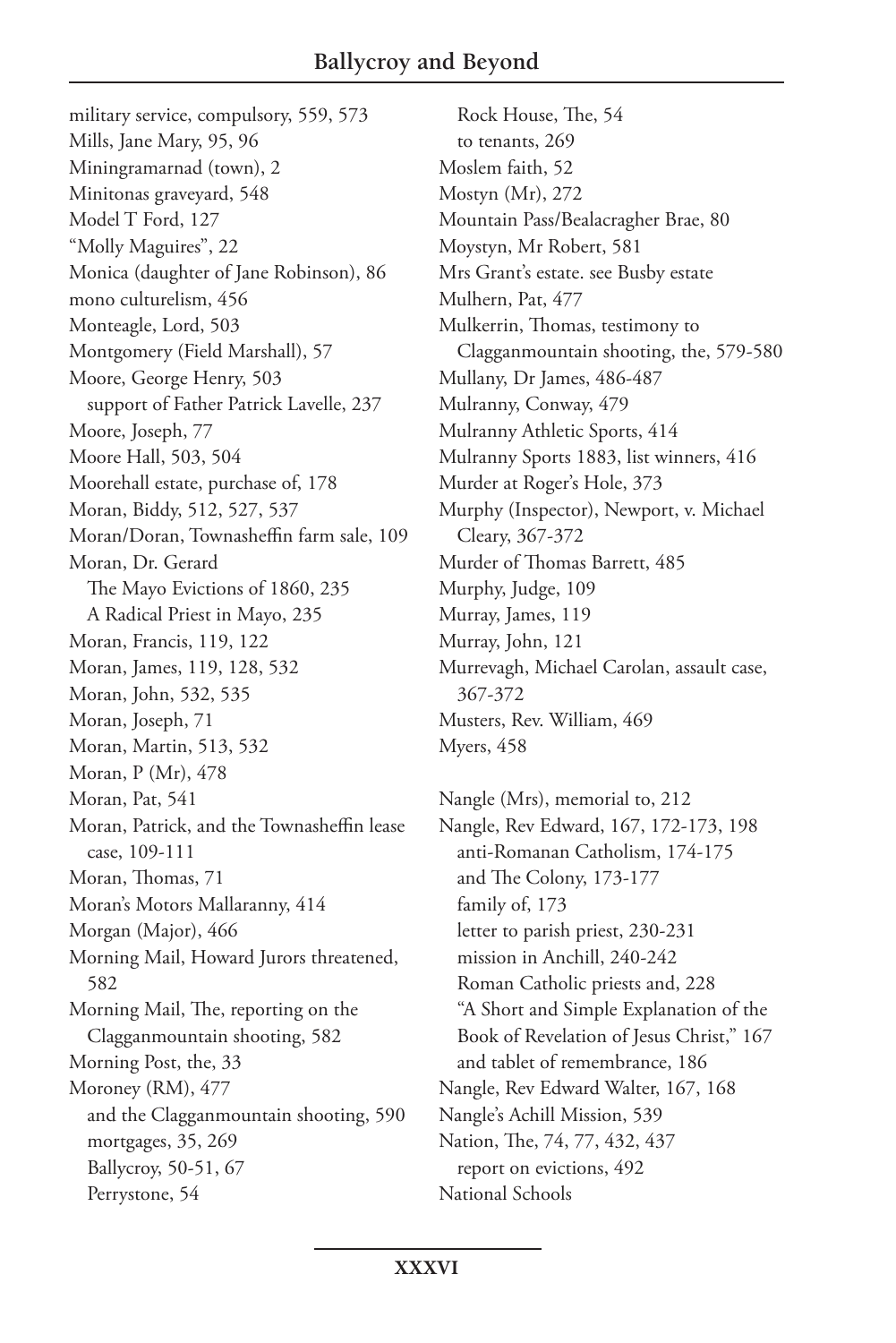Catholicism and, 418-420 establishing, 418 National School system, 178, 539 in Ballycroy, 420 priests opposition to, 428 National University of Ireland, 418 nationalism, and education, 457 Needam (Mrs), 541 "New Clover, The," 146 New York Times, Rory of the Hills, 576 Newfield 2013, 502 Newport, Moran, 479 Newport, O'Boyle, 479 Newport House, 2-3 Newport Petty Sessions 3rd March 1908, 367 "Newry Examiner, The," 179 Newry Telegraph, the, 230 Newtown Castle, 565 Nicholson, Asenath, 198, 205, 205, 214, 249-260 experiences in Achill and Erris, 253-259 troubled by Irish,249 Nimmo, Alexander, 155 Nixon, Claudius, 512 "No Rent" campaign, 264, 583 Noble, Sir Saxton, 63 Non-Catholic children at school, 425 Norman feudal system, 464 Norman landlords, 464 Norris (Sergeant), 495 North African Desert, 56 Notice, Threatening , Church door, 477 O'Boyle, Andrew, evidence of, 379 O'Boyle, J, dismissal of, 421 O'Boyle, Paddy, 71 O'Brien (Constable), 532 O'Brien, William Smith, 227 O'Cahans, the, 558 Octagon, the 153 O'Connell, Daniel, 6-7

trial of, 7 O'Connell, Redmond, Rector, 266 O'Dogherty (chieftain), 556 O'Dogherty, Sir John, 557 O'Donel, "Frances," 95 O'Donel, Sir George, 512, 518 O'Donel, Sir Neal, 467 lease from Marquess of Sligo, 468 O'Donel, Sir Richard Annseley, 1, 2, 77, 173, 228, 248, 421, 426, 469, 502 sale of land, 469 O'Donels legacy to Ballycroy, 471 sale of family lands, 471 O'Donels (tomb of), 470 O'Donels, the, 65 O'Donnell, families, 65 O'Donnell, Bishop Patrick, 128 O'Donnell, John, DC, 119, 121, 122, 128, 131 O'Donnell, Michael (basketmaker), 65, 69, 71 O'Donnell, Michael (funeral of 12 year old boy), 222 O'Donnell, Patrick, evidence of, 223-224 O'Donnell, R, 537 O'Donnell, Thomas evidence of, 225 riot and assault charges filed, 222-227 O'Donnell MA, F Hugh, 128, 573 "Paraguay on Shannon," 128 O'Donnells, the, 464, 467, 557-558 O'Donoghue, John, 420, 427 dismissal of, 427 O'Flaherty's, the, 560 O'Hara (Father), 441, 442, 445, 447-451, 494 letter, 303 Old Age Pension, 127 Olton Hall, 10 O'Malley (Mr), 527 O'Malley, John, 71

**XXXVII**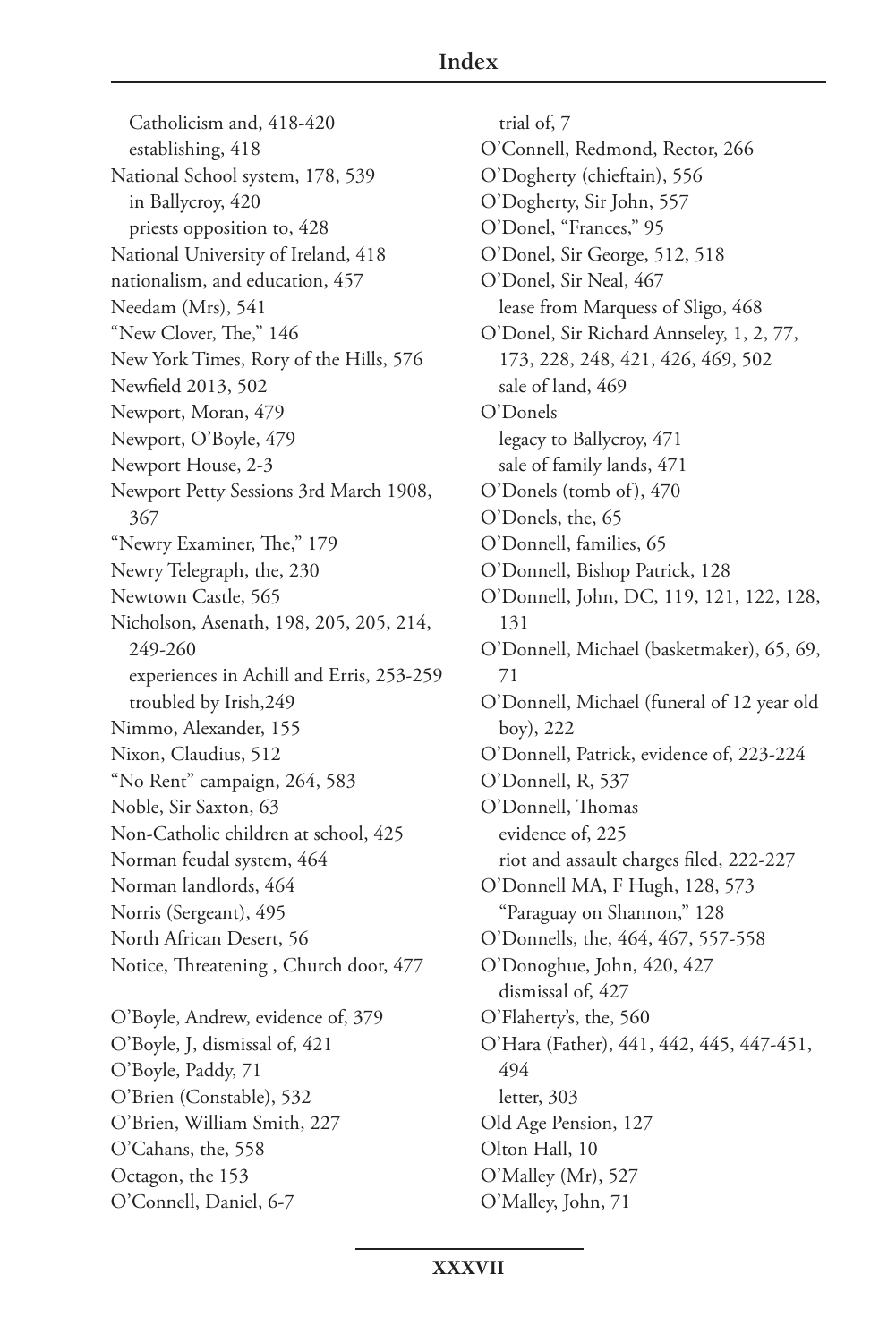O'Malley case, the, 235 O'Malley's, the, 561 O'Malley's, the, 573 omerta (code of silence), 500, 541 O'Molloy, Captain Greene, 570 O'Morain, 511, 538, 545 religious violence and, 539-540 O'Neil, John, 510-511 Ejectment Order against, 510 O'Neill, 573 O'Neill, John, 532, 535, 541, 544 murder suspect, 513 O'Neills, the, 557 O'Neill's cavalry, 557 Oram, Arthur, 102 Oram, John, 102, 140 evidence of, 382, 383 shot at, 388 Orange Order, 222 Orange Lodge at Ballycroy, 410 Oranmore (Lord), 512 Ordinance Survey maps, 65 Ordnance Survey, 420 for Ballycroy, 463, 467 O'Reilly (Father), 421, 427 O'Reilly, Rev. P, 427 Ormond, Earl, 561, 573 Ormonde Butlers, the, 464 Ormsby, Frances, 74 Ormsby, William Frederick, 99-100 O'Rourke, Sir Brian, 565 Otway, Caesar, 390 Otway, Charles Caesar, 187 "A Tour in Connaught," 187 Owenduff, 469 Owenduff river, 373, 377 Oxford Alumni, 63 Oxford St., compared with, 2 Packenham, Lady Mary, 14 Packenham Hall, 5

Paddock, The, 59, 140

Pall Mall Gazette, 485 Gurteen Three, 475 report of the arrest of Davitt and others, 475 Palmer, Reverend Sir William, purchase of land, 469 Palmer, Sir Roger, 512 Palmerston (Lord), 30-31 Papal Bull Regnans Excelsis, 554-555 "Paraguay on Shannon" (O'Donnell), 128 parish priest, influences of, 128, 178, 228, 230, 237, 432 "Parking Fees" at Knockmoyleen 1908, 411 Parnell, anti-rent meeting (Swinford) and, 584 Parnell, Charles Stewart, 472 Parnell Commission, 583, 590 Parsonage, The, 234 Partry-Tourmakeady area, 178, 234 Pearse, 457 Penal Laws, The, 169, 170 and Catholic priesthood, 168-169 Perjury at Ballycroy Court, 590 Perrott, Sir John, 259-560, 559, 560 559-260, 558 Perrystone, 28 artwork at, 28 sale prospectus for, 51 Perrystone Court, 27, 77, 107 description of, 65 destruction of, 56 rebuilding of, 56 rebuilt, 58 "Perrystone Papers, The," 25 Perrystone Papers, the, 34, 50, 51, 89 Philip I (of Nalpes), and Mary I (of England), 551 Philip I (of Naples), 552 Philip II (king), 550, 555, 575 Phoenix Park assassins, 542 Phoenix Park murders, 475 Pike (JP), and the Clagganmountain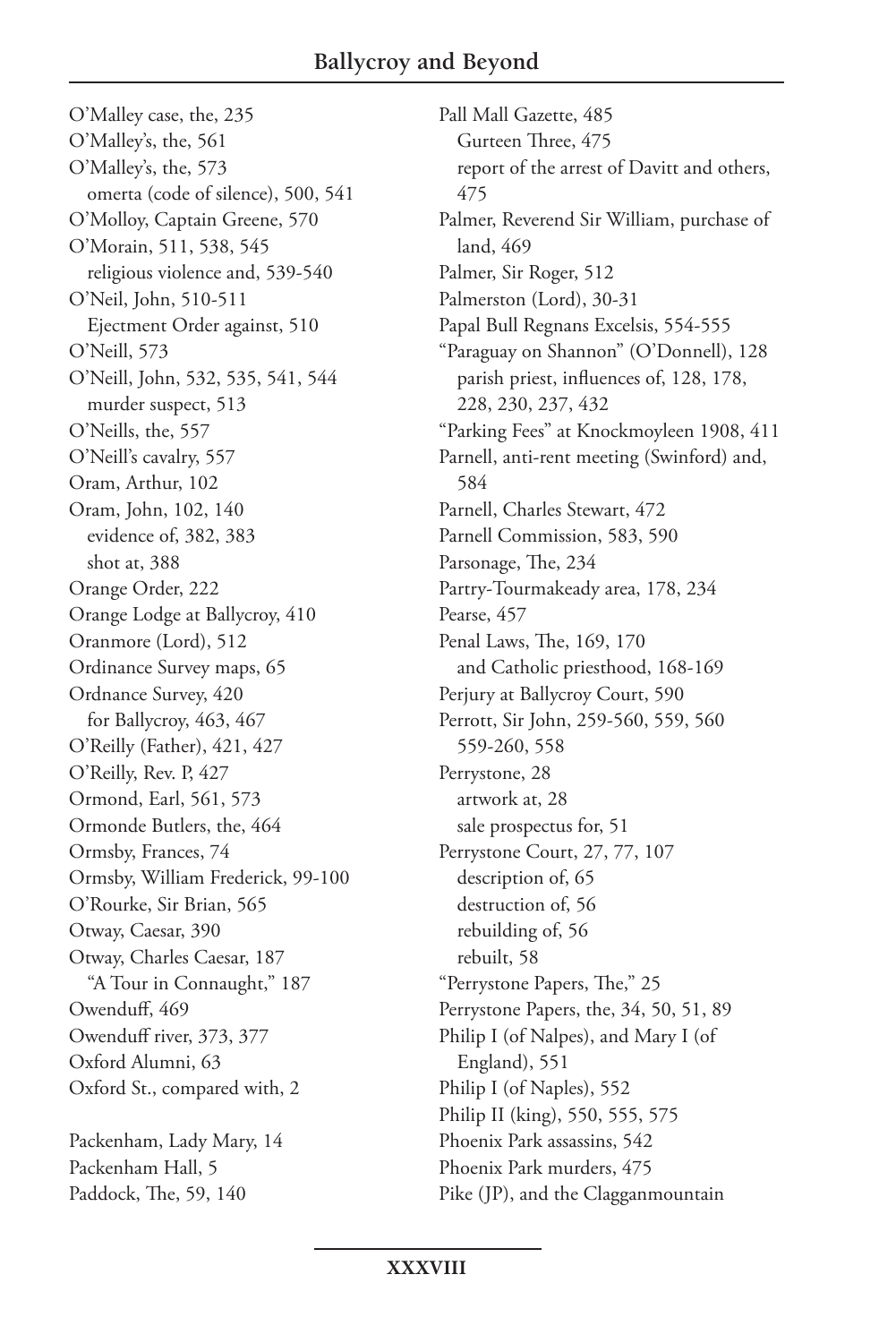shooting, 588 Pike, William, 222, 496, 512 Pius IX (pope), 174, 178 Place Names Commission, 463 Plantation of Munster, 569 Plummer (Sub-Constable), evidence of, 386 Plunket, Thomas, 176, 178, 504 Plunket estate, evictions from, 236, 504 poaching, 373 Pocahontas, 35 poets, women, 10 Police Tax, 538, 541 Ponds Cold Cream ad, 5 and Lady Mary Catherine Clive, 5-6 Poor Law Commissioner, 26 population Ballycroy analysis of, 245 population census (1841 and 1851), 246-  $247t$ Portman, Penelope Isobel, wedding of, 86, 87 potato crop, failure of, 172, 585 Powell, Thomas, evidence of, 386 Prendergast (Father), 541 Prendergast, John P, "Cromwellian Settlement of Ireland, The ," 465 Prendergast, Rev Richard, 538, 540 price fights, 401 primary education, 456 Irish language and, 457-458 Prince, Alexandra Sophia, 94, 99-100, 422. see also Prince, Alexandria Sophia Prince, Emily Anne, 94, 96 Prince, Ernest Drew, 94 Prince, George Robert, 94 Prince, Kathleen Charlotte, 94, 100, 422 Prince, Rose Clara, 94, 97 Prince, Sophia death of, 94 with Kathleen and Alexandra, 101 Prince, Stephen, 62, 65, 68, 71, 74, 91-94, 102, 261, 422 children and Sophia, 95

death of, 95, 106 family of, 96-101 and the Homefarm, 138 police protection of, 139, 411, 491 and prosecution of tenants for wrack cutting, 136 Prince, Stephen Farr. see also Prince, Stephen Prince, Wyrley, 94, 98 Prince Arthur of Connaught, 86 Prince family plot (Newport), 101 Proclamation Dublin Castle (Smyth case) 576 Prospect House, 387 Protestantism, 233-234 **Protestants** "ethnic cleansing" of, 145 evangelisation in Ireland, 169 versus Roman Catholics, 168-169, 174, 538-539 Public Dances Halls Act, 367 Public Records Office, 184

Queen's Colleges, 418 Queen Elizabeth I, "fatwas" against, 550 Queen Mary, married to Philip II, 555 Quinn (Mr), 478

Rabbit Cottage, 14 rack-rent, 22 Radical Priest in Mayo, A (Moran), 235 Ragazzone, The, 552 Rahill (Head Constable), 495 Ramsey, Rector WH, 261 Ramsey, Rev. WH Mr., Letter to Irish Times, rebuttal to Father Bolland's letter, 263 Rata, The, 549, 570 scuttled, abandoned, 552, 555, 572 scavenging of, 574 site of, 554 Rata class (ship), 571

**XXXIX**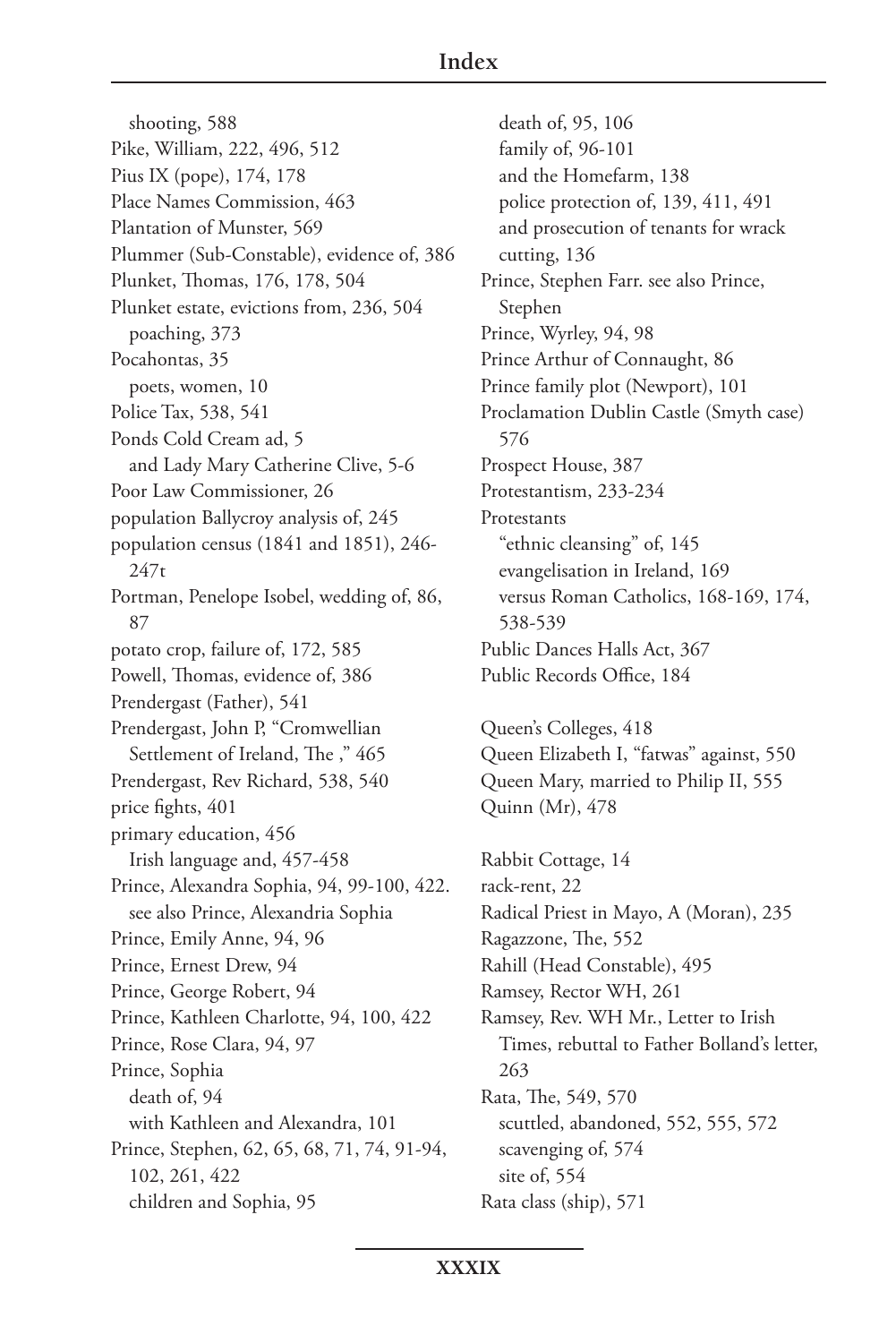Raynardson, Catherine Sarah, 1 RDS Dublin, 74 Rea, John, 475 rebellion, 457, 465-467, 471 Recantations, 184-185 Reconciliation Meeting at Achill, 241 Recorder of Wokingham, 26 Redmond, JE, MP, support pledged, 121 Reform Act (1867), 31 Reformation, the, the Irish church and, 168 Reformation, the Second, 169 Registry of Deeds, 3, 23, 507, 508 and the Ballycroy estate, 85, 468-469 history of, 467 and the Homefarm, 68, 74 for the Tipperary estate, 35 Relief Committee, The, 172 religious issues, 163-168, 222 Protestants against Catholics, 538 violence and, 235-236 rent defaulters contested case and, 133 prosecution of, 132-134 Rent dispute Daly/Smith, Fahy Farm, 584 Resolutions Deanery of Tuam 1869, 419 "Return of Outrages," report on the Clagganmountain shooting, 582-583 return route map, Spanish Armada, 556 revisionism, and Irish history, 457 Reynardson, Katherine Sarah, 62-63, 72 Ribbentrop, Joachim von, 55 Ribbonism, 485 Ribbonmen, threats to tenants, 504 RIC Commissioner, 61 Richards, JM, 584 Richie, Leitch, landed at Kingstown 153 Rifle Brigade, 41 Ringsend, Thomas Reid landed at, 153 Ritchie, Leitch, 153 Roads Act (1920), 127 roads, Thomas Kitchen's map 1779, 243 Robertson (Mr), 371

Robinson (QC), 377, 379, 381-382, 384 Robinson, Dora, 86 Robinson, Jane, 86 Robinson, Monica, 86 Rock House, The, 26, 36, 62, 64-66, 64, 78, 79, 90 annual parties for tenants, 318-322, 424 building of, 65, 71, 469 description of, 3-4, 65 and The Ferry, 86 visit of Clives to, 85-86, 88-89 workers at, 71 Rockcliffe, Lady Martha, 35 Roe, Rev WD, 512 Roger's Hole court case and, 377-388 murder at, 373, 377 poaching and, 388 Roger of Lifford – first (O'Donnell) settler, 156 Rolleston QC, Charles, 271 Rolls, Eliza, 544 Roman Catholicism, and Edward Nangle, 167, 174-175 Rooper, George, 469 Rory of the Hills, 545 Rosclogher, events at, 568 Rosport, description of, 257 Ross, Alexander, evidence of, 385 Ross House, 504 Ross-on-Wyse, site of Perrystone Court, 55 Rosturk Castle, 542 Royal Military College, 42 Royal School, Cavan, the, 167 Rump Parliament, 466 Rundell, Jean, 56 Ryder, Thomas, 427

Sackville St., compared with, 2 Saint Luke of Achill, The, burial place of, 241 Saintsbury (Professor), 14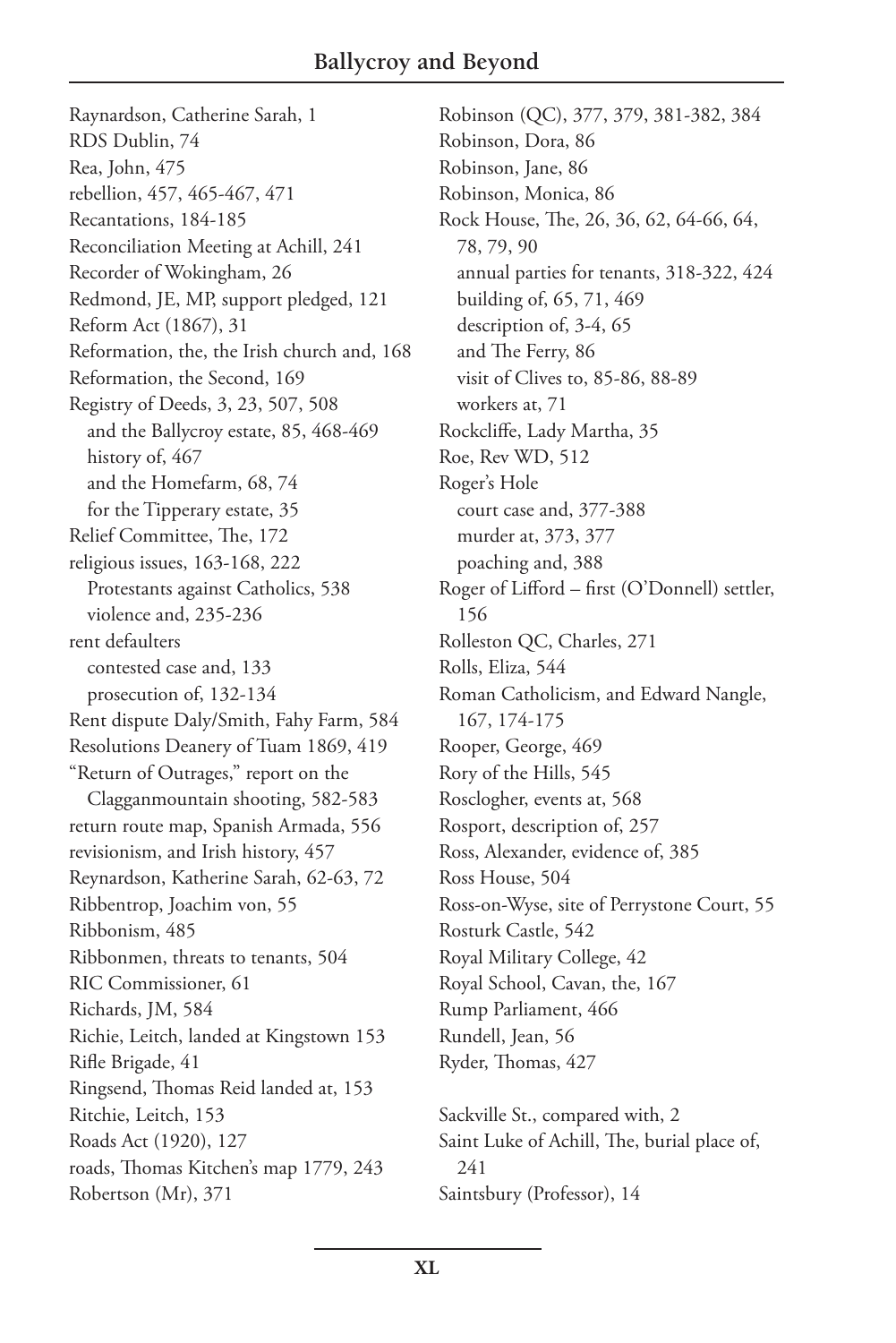San Juan, the, 562 San Martin, The, 555 San Pedro, The, 554 Sancta Maria Rata Encoronada, memorial tablet and, 549 Sancta Marie de la Vision, the, 562 Santry Demesne, 147 Santry Estate, Jolly family moved to, 147 Santry House, 146, 147, 148 Sarsfield, Patrick (2nd Earl of Lucan), 6 "Saxon in Ireland .in Ireland, The" (Ashworth), 1, 248 "Scholars", the, annual party for, 319 School Attendance Act (1926), 458 school attendance records, 444t school-fete/tenants party, 318-322, 318 scorched-earth policy, 465 Scots Church graveyard, 104 Scott, Henrietta, 232 Scott, Walter, Guy Mannering or The Astrologer, 505 Screedagh Strand, 567 seaweed, stealing of, 135-138 Second Coalition, the, 25 Second Reformation, The, 169 Second World War, 14, 269 secular curriculum, 419 Sedition, charges of, 7 Seekers, The, 24 Selwyn College, Cambridge, 43 serfs, 464 Shakenhurst, Wigley residence, 9 Shankill Castle, 104 Shari'ah Law, 52 Shaw, John, 506 Shaw's Authenticated Report, 7 Shean Estate, the, 469 Shean More school, 455 Shee, Henry, 561 sheep grazing activities, problems with, 103 sheep-station, 26-27, 43, 51, 52 Sheridan, John Richard, and Helen

Dodman marriage, 184 "Short and Simple Explanation of the Book of Revelation of Jesus Christ, A" (Nangle), 167 shraidheog (bed), 161 Shranamonragh (town), 2 Shranamonragh National School, 426-427 silence (code of), 500, 541 Simms, Nathaniel P, 512 Simonds, Henry John, 233 Simonds, William John, 234 Simpson, James, 502 Sixtus (pope), 551 and the Spanish Armada, 552 Sligo (Marquess of), 130, 500, 512 and evictions, 503 lease to Sir Neal O'Donel, 468 lease to Sir Richard O'Donnell, 135 letter to George Henry Moore, 503-504 sale of land, 469 Smerwick, Papal force at, 569, 570 Smith, Cecil Woodham, The Great Hunger, 244, 245 Smith, Henry, 509 purchase of Tieranaur land and, 507 Smith, Henry Chaloner, 42 Smith, John Sidney, testimony to Clagganmountain shooting, the, 578-579 Smith, Rev. purchase of Tieranaur Lands, 507 Smith, Sidney Edward (junior) acquittal of, 581 and the Clagganmountain shooting, 588, 588-589 testimony to Clagganmountain shooting, the, 579 Smith, Sidney J (senior), and the Clagganmountain shooting, 589 Smith, Sydney, 140, 579 and the Clagganmountain shooting, 583 dispute over the Fahy farm, 584-586 Smith, Thomas, 235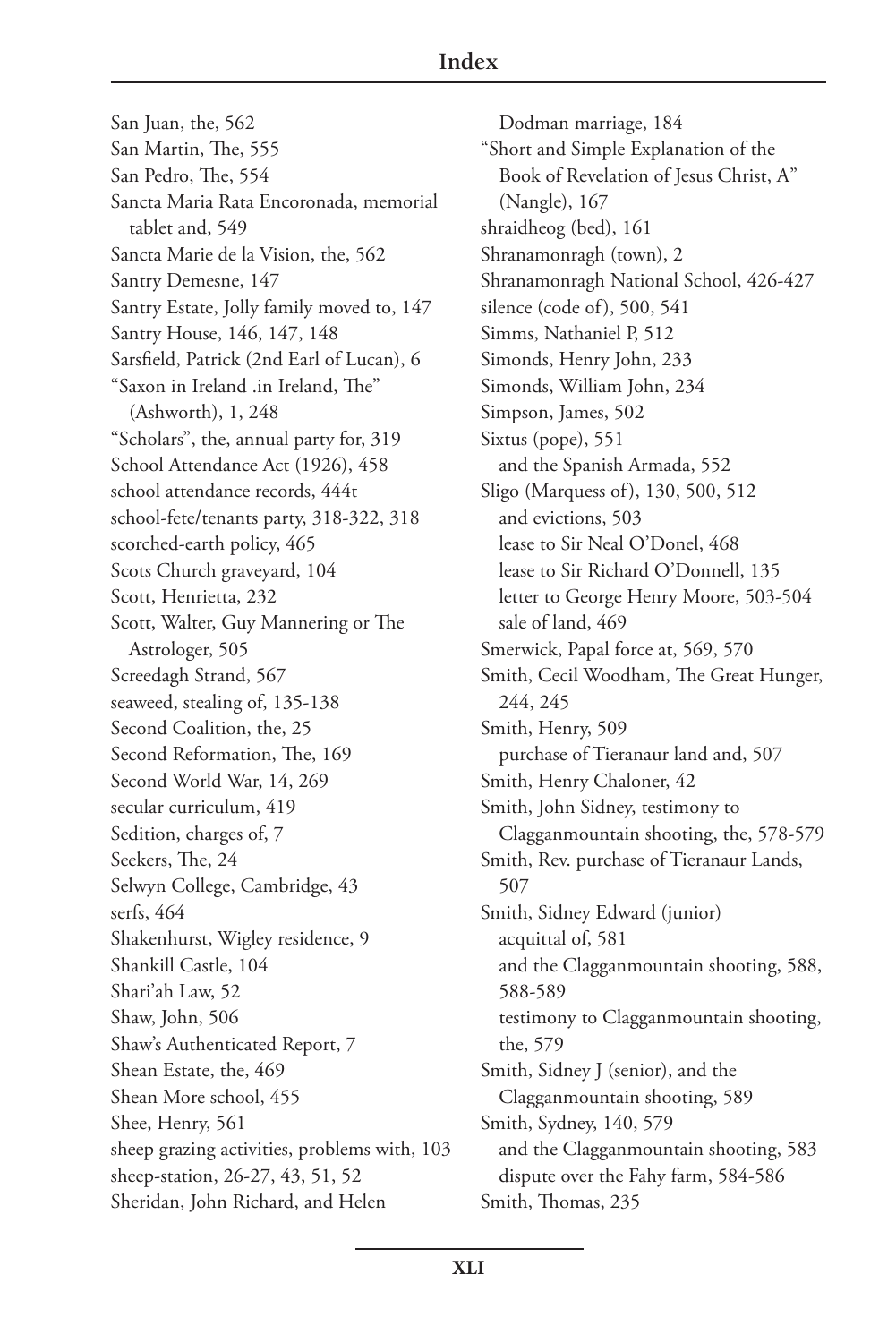Smithwick, Alexander, Bailiff, 376, 377, 388 sentencing of, 386-387, 387 Smyth (senior), and the Clagganmountain shooting, 581 Smythe, Captain Nathaniel, 575 Snowden (lord), 105 Social Welfare, 127 Outdoor Relief, 260 Society's Annual Dinner, 69 Solihull, Archer Clive Rector of, 1 Soult (Mr), 36 Sound, Achill , 155 Spanish Armada, 549-553 alerts to Ireland, 556 captive officers of, 558 casualties of, 555, 557, 560-561, 565 and fleeing Spaniards, 554-556 grounded ships, 572 grounded ships and, 562, 574-575 punishment of officers of, 554 return route map, 556 scavenging of shipwrecks, 563-565 Spanish survivors of, 569 survivors of, 572-573 treatment of Spanish prisoners, 556-558, 561-562, 567-568, 570, 575 Spanish Lady, the, 59 Spanish prisoners, 575 massacre of, 575 Sir William Fitzwilliams and, 567-568 treatment of, 556-558, 561-562, 564, 567-568 Spicer, Walter (Watt), 102 roof of house, 103 sporting events, in Ballycroy, 401-417 Sports 1871, program, 402 Sports 1874, baton charge, 407 Sports 1875, winners, 407 Sports 1876, winners, 408 Sports events, winners 1873, 404 Sports, at the Old Ground Lettra 1873, 404 Sports, Ballycroy, history of, 401 Sports, first bicycle racing Doona 1901, 411 Sports, horse racing at Doona 1901, 411 Sports, Mayo Examiner report 1872, 403 Sports, Mayo Examiner Report 1874, 405 Sports, Mulranny 1883, report on,414 Spring Show (at RDS Dublin), 74 Sproule, P.R., 134 squatters, eviction of, 503 St Luke of Achill," 173 St Patrick's Hall, Dublin Castle, 68 Stanley, Lord Edward, Chief Sec, 418 Stanuiel (Mr), 131 State of Nebraska, The, 546, 547 Staunton, Richard, 540 Stock, Rev Samuel, 166 Stoney, Thomas Sadlier, 79-80 Stoney,(JP), and the Clagganmountain shooting, 588 Stoney RM, Mr Vesey, and the Clagganmountain shooting, 581, 588 Stoneys, the, 79 Stratford, Lord, Survey of, 155 Streedagh Strand, 563 stripes, land, 95-96, 103 Stritch, AR (RM), 512, 537, 542 Subscription List, 540-541 succession, right of, 559 Sugrue (sub constable), and the Clagganmountain shooting, 590 surrender and regrant, 559 "Surrender and re-Grant" process, 91-92 Suspects Hunter murder arrested, acquitted, 513, 536 Sutton, Rev Thomas, 166 Sweeney, James, 121, 278 absenteeism, 442 addiction to alcohol, 455 appointment of, 441-455 case of assault against Neil Conway, 290- 317 case of assault against Patrick Cafferky,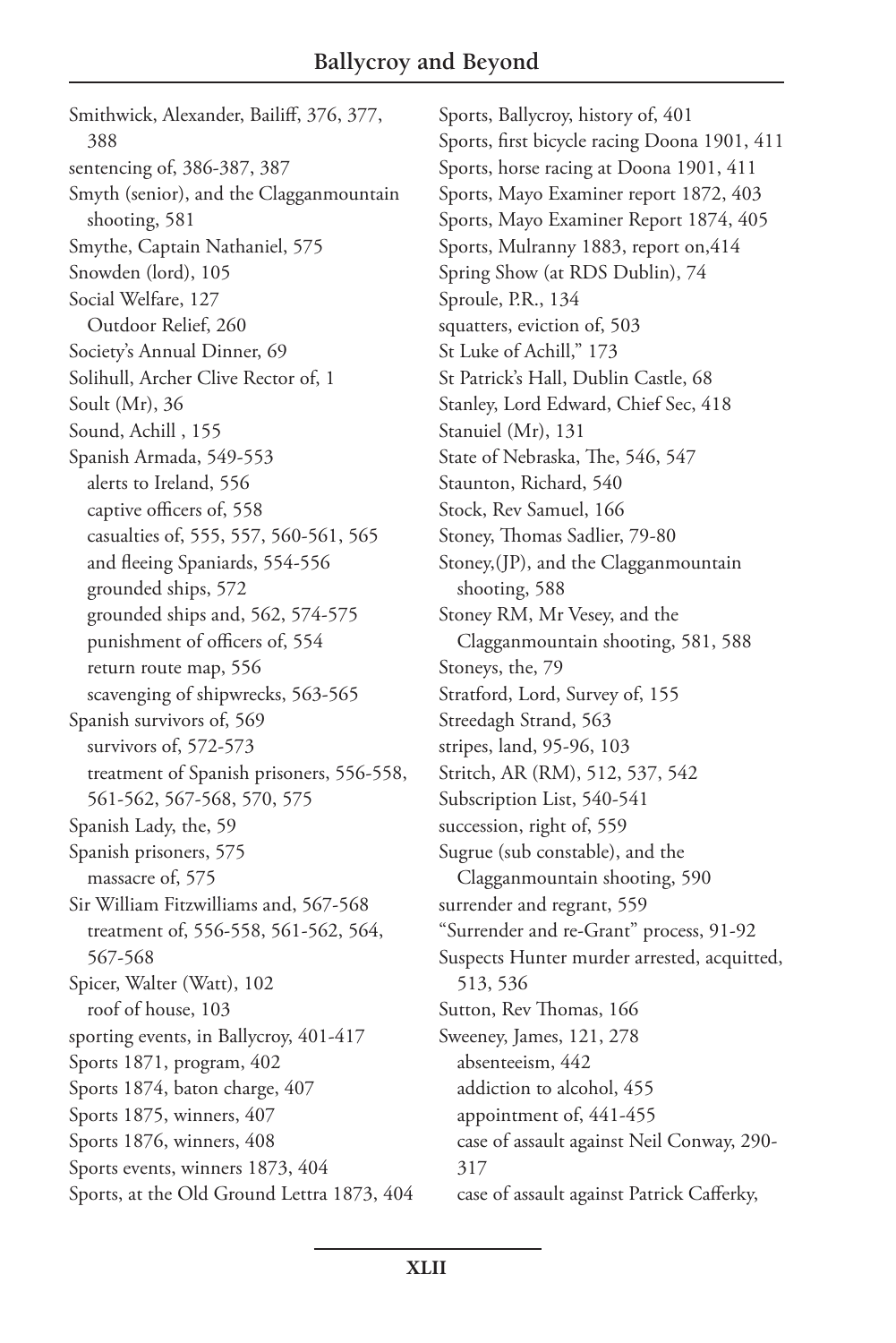278-290 conviction 281 excessive punishment, 442 letter advising of school closure, 442 Sweeney, Terry, house, family, farm, 394 Swift, Jonathan (dean of St, Patrick's), 6 Swiss Canton system, 128 Symes (Mr), 131 Synod of Fatbhresail, 463 Synod of Kells, 463 taesther (bed), 159 "Tailor and Ansty, The " (Cross), 496 Talbot, Evelyn, 37 Tallagh National School, 427 application for, 428 Tallagh people, court case and, 493 Tallagh teacher warned for violence, 428 Tallagh tenants driving off cattle, 493 Talleyrand (Mr), 36 tanistry, 559 Tarpy, Michael (Sub-Constable), 532 taxation, complaints about, 466 Taylor, David, 60 Taylor, James, 60 Taylor, Jenifer, 60 Taylor family, the, 60 teachers, and punishment, 278 Telegraph, The, 435 tenants grades of, 464 and land ownership issues, 134-135 schedule of at the Homefarm, 74-77t tenants-at-will, 464 terrorism, 485 "That cur in Innisbegil",327 "That famous Baynet Charge again" 331 That famous thoroughfare (Cafferky), 336 Thomism, 52 Thompson (Mr), 376 Thurles Synod (1850), 419, 428 Threatening Notice on Church door, 477

Tieranaur, 95, 402, 467, 477-484, 500, 500-507 Tieranaur lands dispute and tresspass claims, 508 tearms of leases, 508-510 Tighe, Pat, 136 tight lip syndrome, 513 Times, The, 37, 77, 232, 432 Times of London, 74 Timlin, Rev Thomas, court case against, 170-172 Tipperary estate, 1, 35, 50, 51 Tirconnell (Ear of), 557 Tithe Applotment Books, 166 tithes, 538 abandonment of, 166 to Anglican Church, collection of, 163- 166 thiable lands (Ballycroy), 166 totals (for Ballycroy), 166 "Topographical Dictionary of Ireland, A" (Lewis), 389 Tories, 465-466 "Tour in Connaught, A" (Otway), 187 Townasheffin lease case, 46, 109, 111-119, 123. see also Doran, Paddy townlands, history of, 463 townlands, "stripeing" of, 95-96 Treaty of Amiens, The, 25 Trevelyan, Sir Charles, and Lord John Russell, 246 Trial of Suspects Hunter murder, 519-536 Trillow, William, 23 trimmers, 139 Trinidad Valencera, 573 Truce, The, 141 Tuke, James Hack, 264 Tullaghan Bay, 155, 549 Tullaghan Coastguard Station, 252 "Twenty Years in the Wild West or, Life in Connaught" (Houston), 504 Tyrawley Herald, The, 277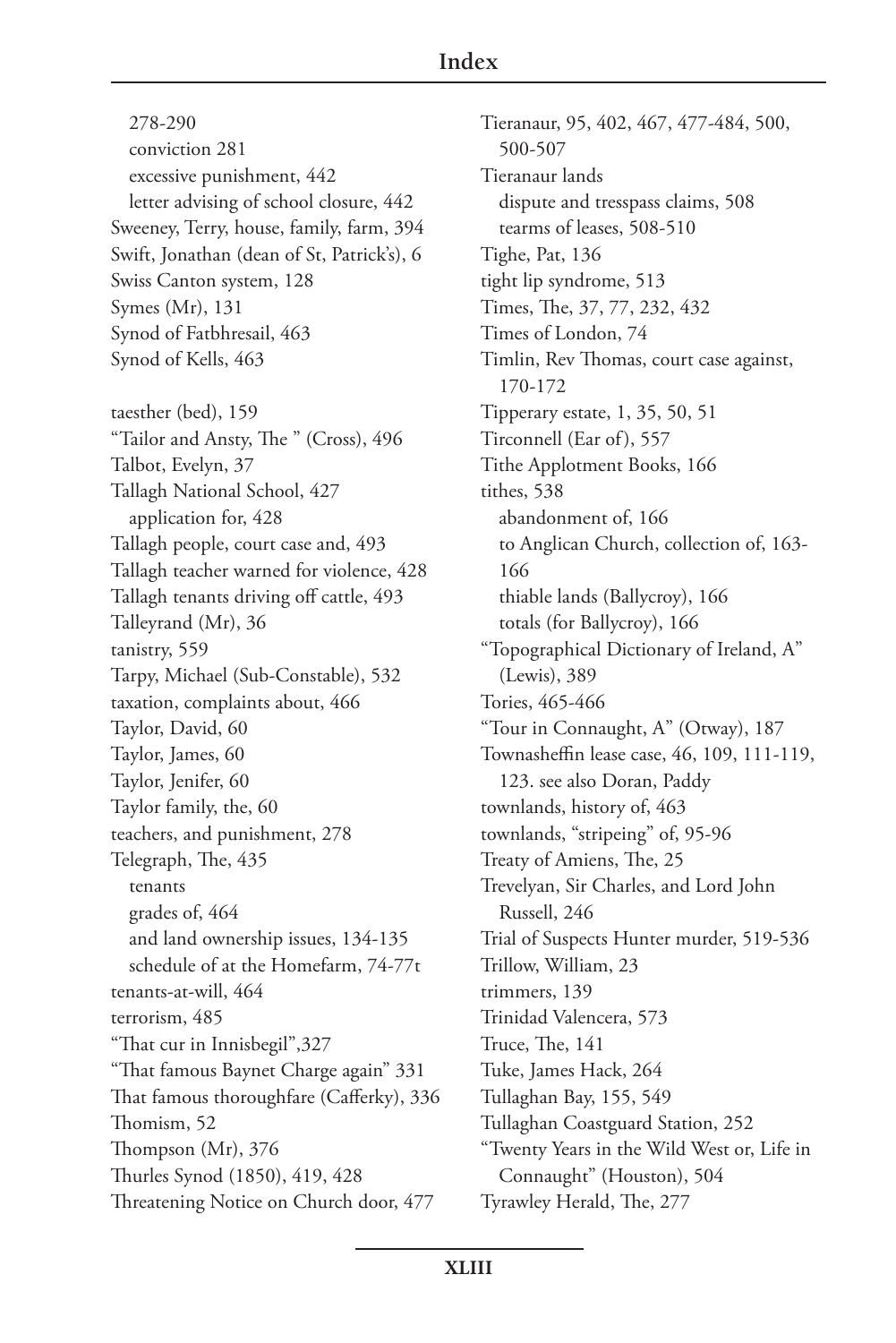Tyrone (Earl of), 557

Ulster army, 467 Ulthaigh, the, 464, 467 unidentified group, 175 Union of Kilmore Moy, 163 United Irish League, 119, 119-120 committee of, 121 officers of, 121-122 resolutions passed by, 120-121 United Irish League (Ballycroy), 128 committee of, 128 officers of, 128 resolutions passed by, 120-121, 131-132 universal suffrage, 31, 32 upper classes, 5, 27, 34, 53, 163

Vaughan (Col), 544 Vaughan, Herbert Alfred, 544 Vaughans, the, 544 Vestrymen at St Thomas' Church, 177 Victoria (queen), 41 Virgin Mary, criticism of veneration of, 174 Virgin Mary, repulsive representation of, 198

wages, 71 Wallace (Resident Magistrate), 496 Walsh, B., 428 Walsh, Ellen, 236 Walsh, JC, 374 Walsh, John, 503 Walsh, Joseph B, 478 Walsh, Rev. Mr., 427 Walsh, Rev Thomas, 420 War of Independence, the, 50, 145, 457 Warner, Eliza, 167 "Watt's House," 102 Webb, Daniel Hale, 42 Webb, Isobel Hale "Lilla," 42 Weddell, George, 545 Weddell, Helen, 505

Weddell, Helen (Helen Hunter), death of, 545 Weddell, James, 505 Wedgewoods (the), 27 Wellesley, Arthur, 6 Wellington (Mr), 6-7, 36-37 West Highland Bull, best, 74 Westenra, Hon Richard, 232 western democracy, pillars of, 559 Westport, Grady, 479 Westport, Warelle, 479 Westport estate/House, 501, 506 Westport Poor Law Union, 502 Western People, 123 Wetherell (Archdeacon), 8 Whately, John Hamilton, 469 Whitelaw, Frances, 100 Whitfield, 14, 16, 23, 24 addition to, 19 Whitfield of Herefordshire, 4 Whyte, Edward, 560, 561 Wigley, Caroline, 12-13 Wigley, Major Edmund, 8, 9 Wigmore, John, 38 Wilbraham, Hugh, 512 "Wild Sports of the West" (Maxwell), 2 Wilford Lodge, 93 William Burke of Ardnaree, 561 William the Conqueror, 9 Wilson, Ronald, 56 Wilton, Rev. Mr., 43 Witchingham Hall, 63 Wodloke, George, letter to Mayor of Waterford, 561 Wokingham, Recorder of, 26 women, views on, 52-53 World War Two, 63 Wormbridge, 17 wrack, plots of, 134-135 Wreatham Hall, 1, 63, 93 Wright (Justice), 371 Wyatt, James, 105